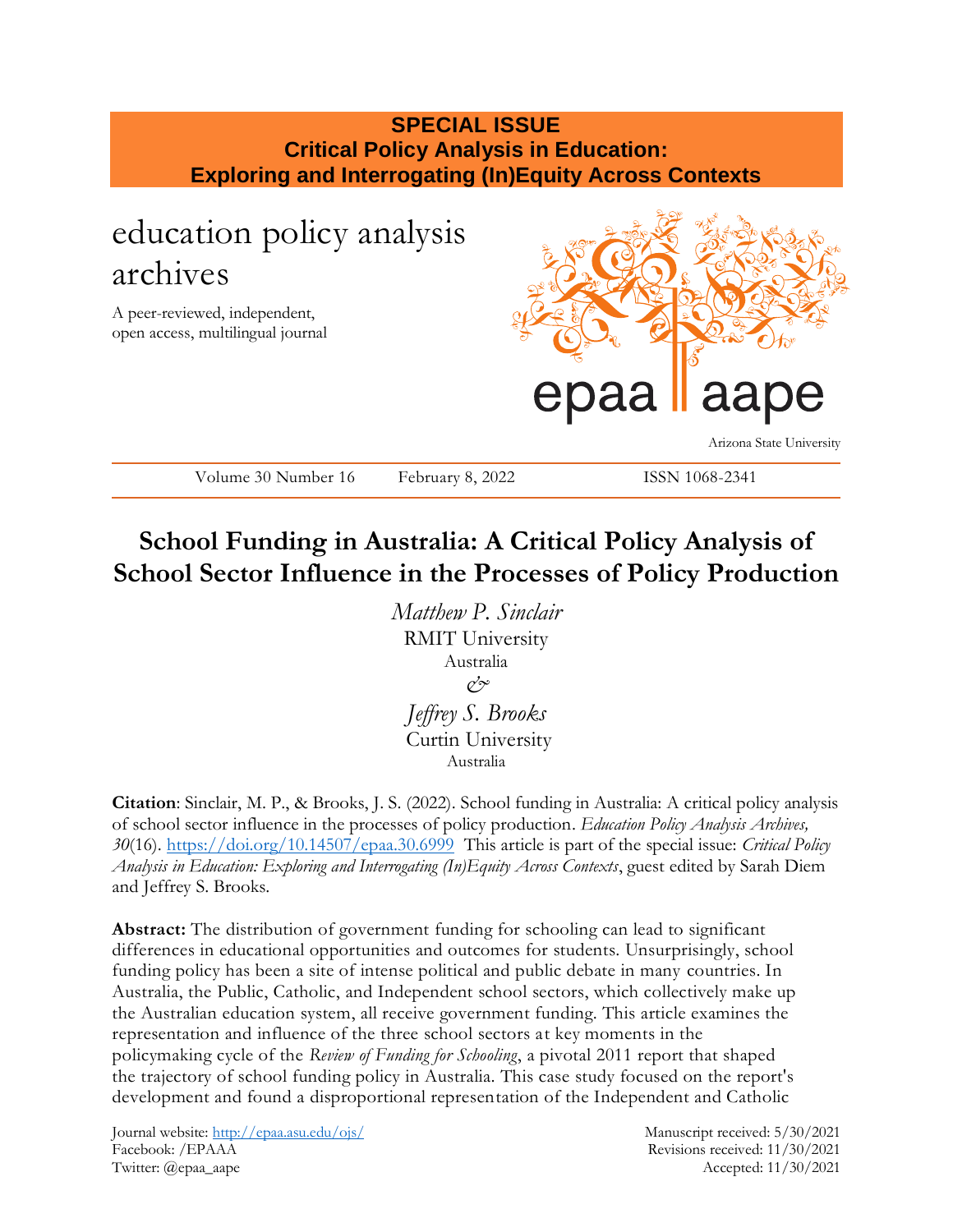school sectors at key points in the Review's policy cycle. In light of this critique, the article includes recommendations for more equitable policymaking processes in the future. **Keywords**: school funding; critical policy analysis; policy cycle; Australia; equity

## **Financiamiento escolar en Australia: Un análisis político crítico de la influencia del sector escolar en los procesos de producción de políticas**

**Resumen:** La distribución de los fondos gubernamentales para la escolarización puede dar lugar a diferencias significativas en las oportunidades educativas y los resultados de los estudiantes. Como era de esperar, la política de financiación escolar ha sido un lugar de intenso debate político y público en muchos países. En Australia, los sectores de escuelas públicas, católicas e independientes, que en conjunto conforman el sistema educativo australiano, reciben fondos del gobierno. Este artículo examina la representación y la influencia de los tres sectores escolares en momentos clave del ciclo de formulación de políticas de la *Review of Funding for Schooling*, un informe fundamental de 2011 que dio forma a la trayectoria de la política de financiación escolar en Australia. Este estudio de caso se centró en el desarrollo del informe y encontró una representación desproporcionada de los sectores de escuelas católicas e independientes en puntos clave del ciclo de políticas de la Revisión. A la luz de esta crítica, el artículo incluye recomendaciones para procesos de formulación de políticas más equitativos en el futuro.

**Palabras-clave:** financiamiento escolar; análisis crítico de políticas; ciclo de política; Australia; equidad

## **Financiamento escolar na Austrália: Uma análise política crítica da influência do setor escolar nos processos de produção de políticas**

**Resumo:** A distribuição do financiamento do governo para a escolarização pode levar a diferenças significativas nas oportunidades e resultados educacionais para os alunos. Sem surpresa, a política de financiamento escolar tem sido um local de intenso debate político e público em muitos países. Na Austrália, os setores de escolas públicas, católicas e independentes, que coletivamente compõem o sistema educacional australiano, recebem financiamento do governo. Este artigo examina a representação e a influência dos três setores escolares em momentos-chave no ciclo de formulação de políticas da *Review of Funding for Schooling*, um relatório crucial de 2011 que moldou a trajetória da política de financiamento escolar na Austrália. Este estudo de caso concentrou-se no desenvolvimento do relatório e encontrou uma representação desproporcional dos setores escolar independente e católico em pontos-chave do ciclo de políticas da Revisão. À luz dessa crítica, o artigo inclui recomendações para processos de formulação de políticas mais equitativos no futuro.

**Palavras-chave:** financiamento escolar; análise crítica de políticas; ciclo de político; Austrália; equidade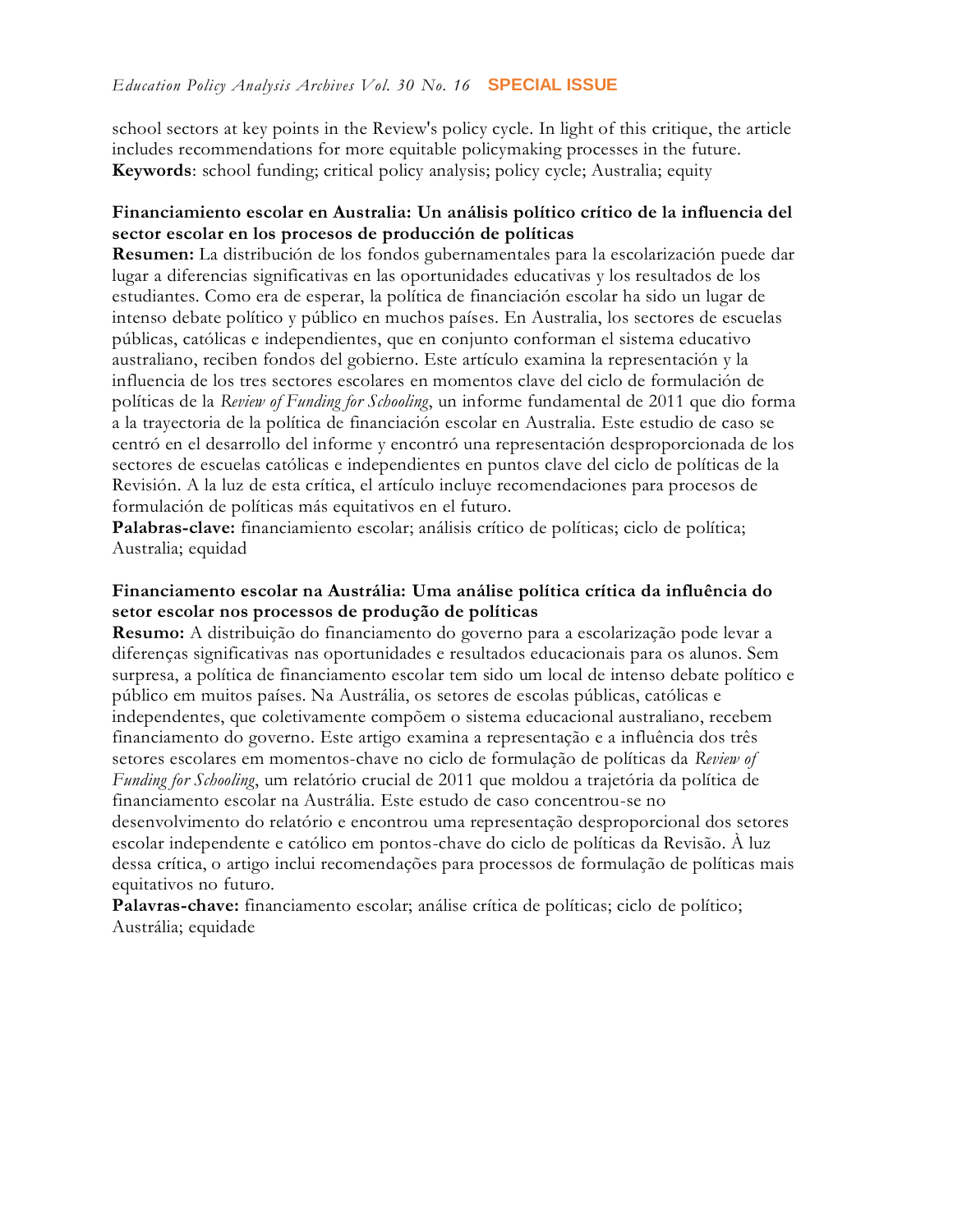## **School Funding in Australia: A Critical Policy Analysis of School Sector Influence in the Processes of Policy Production**

The distribution of government funding for schooling can lead to significant differences in the educational opportunities available for individual students, schools, and communities (Horsford & Sampson, 2013). Importantly, school funding is not only about economic disparity--social and political forces influence the "who gets what, when and how" (Lasswell, 1958, p. 1) of resource distribution at the national, state and local levels of an education system (Connors & McMorrow, 2015; Molla & Gale, 2019). At the centre of the most intense school funding debates is an ongoing contest between the values of "entitlement versus need" (Connors & McMorrow, 2015, p. 21), meaning that fundamental issues related to equity are the subject of contested, ongoing debate. As researchers, teachers, and citizens, we believe an equitable education system provides equal opportunity and resources to all students.

The Australian context provides an illustrative case given the three school sectors that make up its education system—Public, Catholic, and Independent—all receive government funding. Despite the fact, each enrolls different proportions and demographics of the Australian student population meaning they do not equitably reflect the diversity of Australian society (Australian Government, 2011; Reid, 2020). For example, the Independent school sector enrolls 14% of all Australian students, yet 6% of those students come from the bottom quartile of the Socio-Economic Advantage (SEA) index (Australian Government, 2011). In contrast, the Public school sector enrolls 66% of all Australian students, yet 79% of the students in this sector come from the bottom quartile of SEA.

Unfortunately, global comparisons show differences in academic performance between Australia's highest and lowest performing students are more dependent on family and social background than in many other countries such as Canada, Ireland, Austria, Korea, Finland (Organisation Economic Co-operation & Development [OECD], 2004, 2007a, 2007b, 2010, 2013, 2016). Despite the above inequities and differences, the entitlement versus need debate has meant the three school sectors' representatives have fought for their portion of the public school funding purse for the better part of a century (Keating, 2011). The latest iteration of school funding debates revolved around the *Review of Funding for Schooling* (2011) [the Review]: Australia's most extensive national review of funding since 1973 (Keating & Klatt, 2013).

The purpose of this article was to critically examine the policymaking processes of the Review in order to consider the role and influence of the three school sectors across the policy's cycle. To attend to this purpose, we designed a qualitative case study research design to analyze a particular phenomenon within a bounded context (Merriam, 1998). The following research questions guided our study:

- 1. What types of roles did the representatives of the three school sectors in Australia play in the *Review of Funding for Schooling's* policymaking processes?
- 2. Were the three school sectors equitably represented across the *Review of Funding for Schooling's* policymaking processes?
- 3. What can we learn from studying the *Review of Funding for Schooling* to make school funding policymaking more equitable in the future?

We bound the case from September 2004, the federal election campaign of this year involved a bitter fight over school funding policy (Gillard, 2014), until April 2012, when the federal government publicly released the Review's final report. Our retrospective critical policy analysis was generative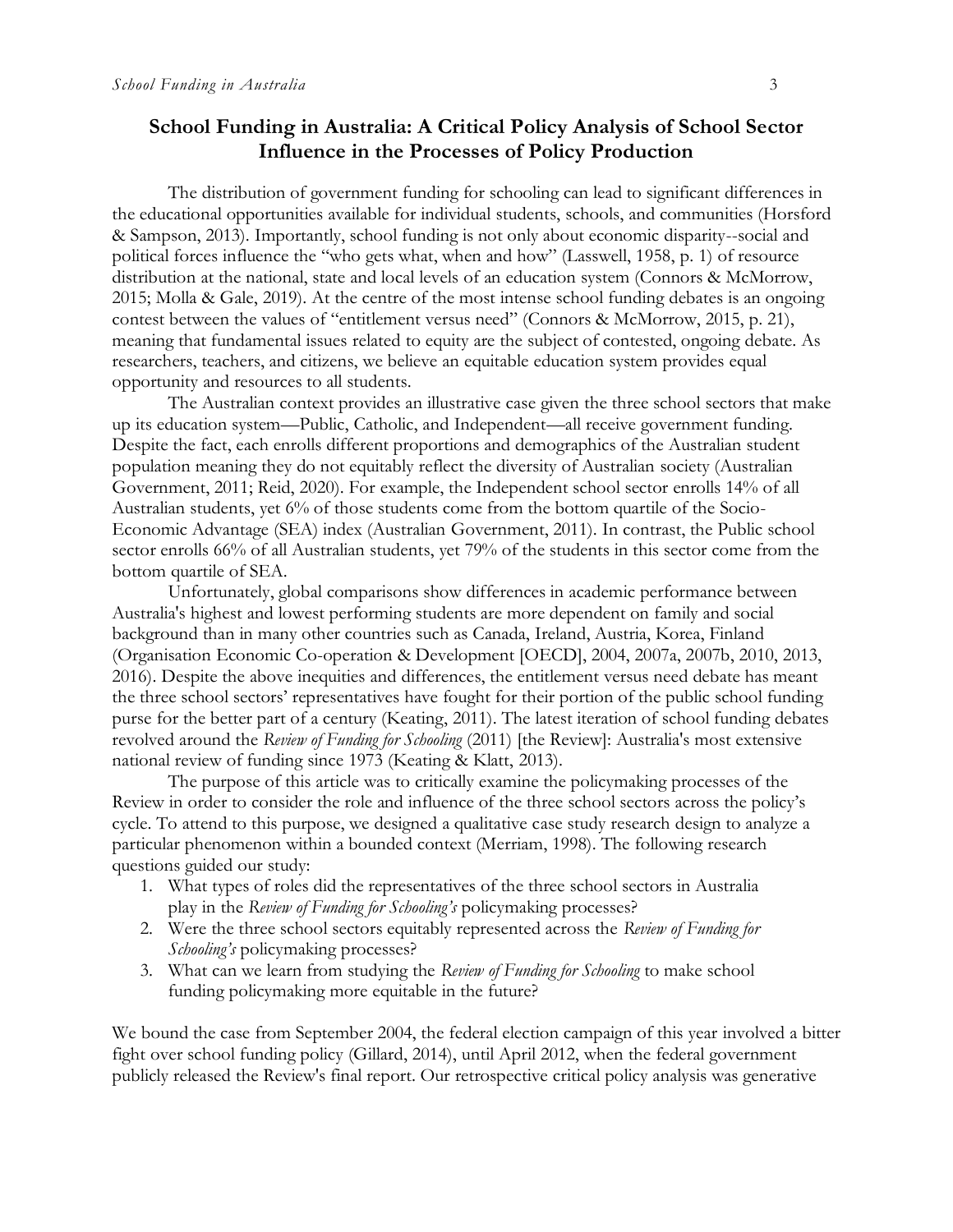for identifying inequities and then recommendations for impacting future school funding policymaking in real-time.

We organise the article's sections as follows. The first provides an overview of the structure of the Australian school system and a history of school funding policy in the country. The second section considers the policy document at the centre of this article: *Review of Funding for Schooling*  (2011). We then build on this by reviewing relevant literature and then presenting a rationale for a critical policy analysis approach before explaining how we drew on Ball and colleagues' (1992) policy cycle as a theoretical framework. The fourth section describes the methodology and key findings from the study. The paper concludes with a discussion of the study's contribution and suggestions for moving toward more equitable school funding policymaking processes in Australia and elsewhere.

## **The Australian School System: Structure and School Funding Policy History**

The Australian school system enrolled 3,849,225 students across 9,444 schools in 2010 (Australian Government, 2019). It features grade levels from Foundation to Year 12, with schools, for the most part, split into primary (Foundation–Grade 6) and secondary schools (Grades 7–12).

There are three school sectors, Public, Catholic and Independent, which are pillars of the school system. Each sector enrolls differing proportions of the total Australian student population, and there is also a lack of equitable distribution of students concerning cultural backgrounds— Indigenous students in particular—disability, remoteness, socio-economic advantage (SEA), and language background other than English (LBOTE) [see, Figure 1]. These inequities provide the frame for our critical approach to analysis. It is worth noting that there has been a drift towards the Independent sector in recent years, particularly among the socially and economically privileged (Connors & McMorrow, 2015). Each of the Australian school sectors has its unique characteristics, and we detail these in the sections that follow because they provide a lens for our CPA approach.

## **Figure 1**

*Australian Student Enrollments Percentage of Each School Sector in 2011* 



<sup>(</sup>Australian Government, 2011, p. 10)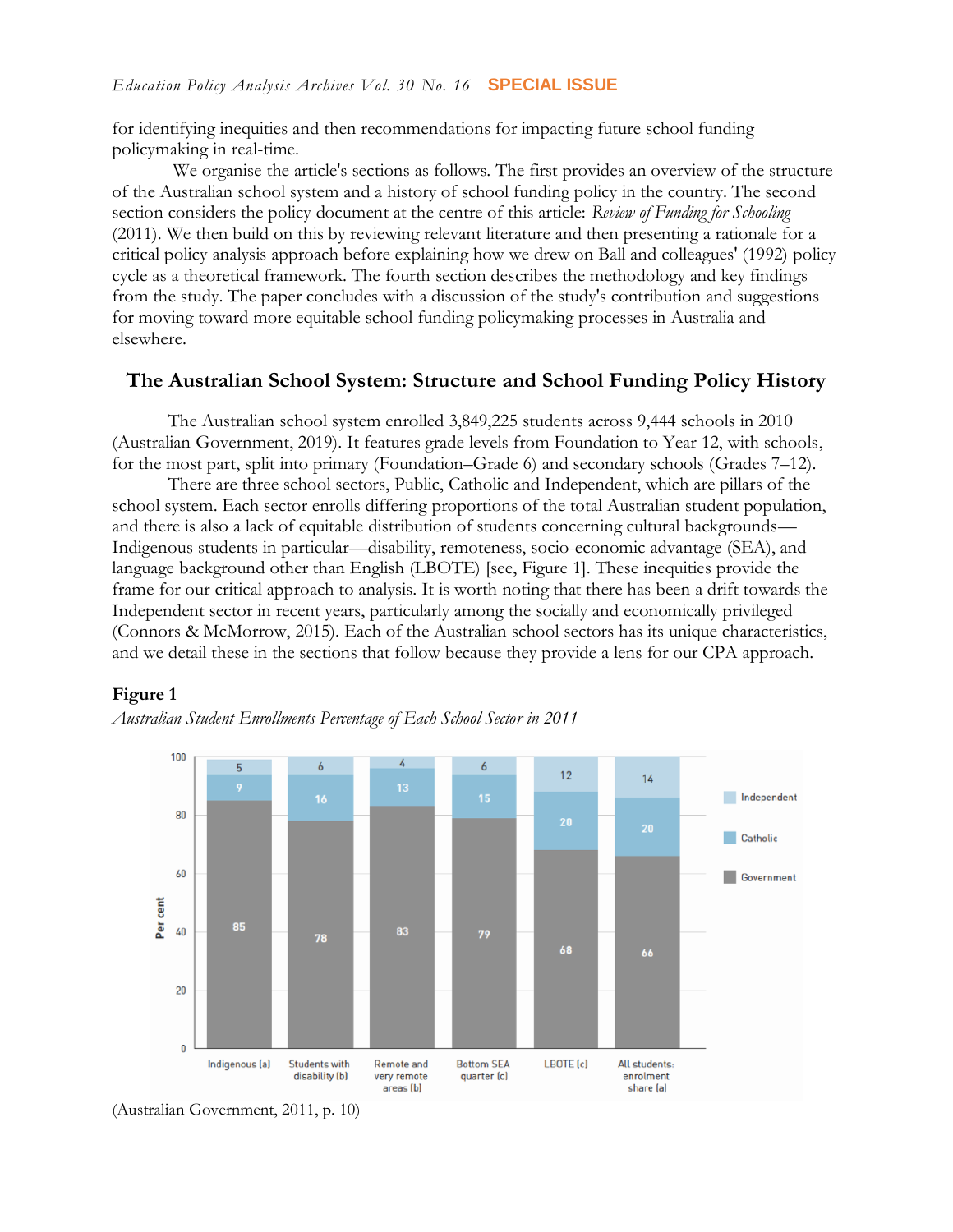#### **The Public School Sector**

The Australian Public school sector is the largest and oldest in Australia, beginning before the Australian federation in 1901. Landmark legislation passed in the 1880s in each of the colonies of Australia—which at that time were Queensland, New South Wales, Victoria, Tasmania, South Australia, and Western Australia—created free, compulsory, and secular education for all students (Wilkinson et al., 2006). However, at this point in Australian history, "all Australians" did not include Aboriginal and Torres Strait Islander students who were often subject to practices of segregation and exclusion (Cadzow, 2007). In terms of its portion of the Australian student population: In 2011, 66% of students attended Public schools (Australian Government, 2011) with 79% of students from the lowest quartile of SEA backgrounds attending these schools (Australian Government, 2011). While the Public school sector is still the only sector that must offer a free education to any student, individual schools within the sector increasingly operate as free-standing organisations detached from local authority, oversight, and planning and are encouraged to compete rather than collaborate with other schools (Brooks & Normore, 2010; Hogan & Thompson, 2020; Holloway & Keddie, 2019; Savage, 2011; Savage, 2013; Thompson et al., 2019). However, technically all Public schools are part of the Public school system.

#### **The Catholic School Sector**

The Catholic school sector is the second largest in Australia. However, it is significantly smaller than the Public school sector. Its purpose is to provide a mainstream education with religious instruction (Connors & McMorrow, 2015) and has operated in Australia since the first half of the 19th century (Wilkinson et al., 2006). Many Catholic schools charge modest fees to enable access to students from all backgrounds, including those who may not be Catholic. In 2011, 20% of Australian students attended Catholic schools (Australian Government, 2011). Most Catholic schools are part of a school system: Each system has its ownership, systematic traditions, and mission statement. Federal and state governments provide funding in blocks to these systems, which then use discretion to allocate funding between schools (Australian Government, 2011). That is to say, the Catholic system has separate funding arrangements with both levels of government, which allow it to allocate funding to individual schools in its purview according to its volition. These systems play an influential role in the delivery of schooling across Australia because they must meet government requirements in terms of compliance and accountability in order to receive public funding (Australian Government, 2011). Government funding for the Catholic sector is the subject of heated and ongoing debates in Australian society (Keating, 2011; Kenway, 2013).

#### **The Independent School Sector**

In recent decades, the Independent school sector has emerged as an influential stakeholder in the Australian education system (Connors & McMorrow, 2015). For the most part, these schools operate as stand-alone entities overseen by a governing body and run by a principal, marking a key difference between it and the other two school sectors. Schools within this sector often represent particular community groups, mostly, but not always, with religious affiliations (Australian Government, 2011). The number of students attending schools within this sector has grown significantly in recent decades. For example, in 1970, Independent schools enrolled 4% of all students in Australia. Most of these students attended denominational Christian schools. Other Independent schools were Jewish and non-denominational schools and a small number of other schools (Australian Bureau Statistics, 1971). Yet by 2010, the Independent sector's enrollment share had increased to 14% (Australian Government, 2011). However, the make-up of its student population does not equitably reflect the demographics of broader Australian society (see, Figure 1).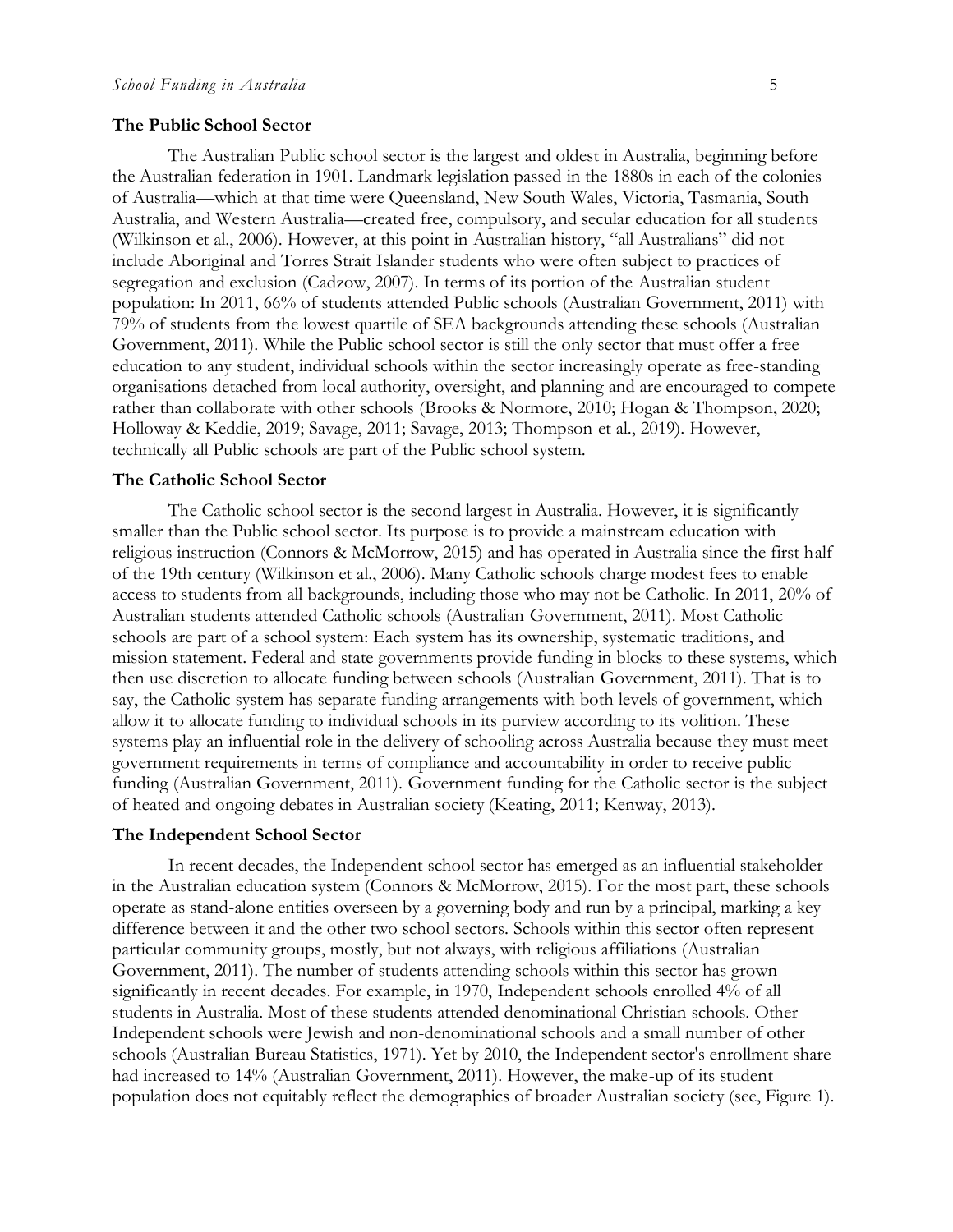This fact is problematic because an overrepresentation of disadvantaged students in a school has been shown to disproportionately impact the opportunities and outcomes of those attending the school (Australian Government, 2011). This link is even stronger when there are multiple disadvantages—such as English as a second language, geographic location, and disability—as they compound to negatively affect education performance (Australian Government, 2011; Kenway, 2013). Like the Catholic school sector, government funding for the Independent school sector is the subject of heated and ongoing debates in Australian society that shows no signs of disappearing (Keating, 2011).

There was much at stake in the *Review of Funding for Schooling* (2011) for the three school sectors because the Terms of Reference provided to the appointed panel required them to provide recommendations to the government for the school funding period beyond 2013 (Australian Government, 2011).

#### **Australian School Funding Policy**

The funding of Australian schools has a long and complex history that began with legislation passed by colonial governments in the late 19th century to provide free, compulsory and secular schooling for all students (Wilkinson et al., 2006). Though the legislation ended the public funding of all schools not adhering to its criteria, it is important to note that religious schools did not cease to exist (Connors & McMorrow, 2015). For the purposes of this paper, we skip forward to analyze the emergence and trajectory of the Australian government as a major funder of Australian schools because of its role in commissioning, funding, and implementing the recommendations of the Review.

The initial driver for the Australian government's intervention into education funding was the launch of the Russian Sputnik in 1957, which sparked calls for improved science education given the nature of the Cold War political climate (Connors & McMorrow, 2015). In response, the Menzies Commonwealth government in 1964 responded by providing a \$10 million program of capital grants for science laboratories in secondary schools allocated on a roughly pro-rata basis between the government and non-government school sectors (Wilkinson et al., 2006). Also, during this time, there was an increasing number of voices suggesting that the federal government needed to supplement the funding of schools to ensure they could meet the basics such as classroom space, educational resources, teachers' wages and so on (Connors & McMorrow, 2015). Furthermore, both the Public and Catholic school sectors were under significant pressure to deal with population growth and the changing approach to education occurring at the time (Wilkinson et al., 2006).

Meanwhile, the Independent school sector was able to sail through this challenging period on the back of fees and support from its privileged clientele (Connors & McMorrow, 2015). More broadly, the rise of neoliberal economic and social policies in the industrialized, liberal democracies of the West during the 1970s and 1980s placed significant political pressure on the federal government to keep Australia competitive in the increasingly global economy (Connors & McMorrow, 2015). It is worth noting that before the Whitlam government (1972-75), the federal government did not provide ongoing funding to any schools in Australia.

Seemingly in response to the challenges outlined above, the federal government commissioned a national review of school funding policy in 1973. The review processes produced the Karmel report (1973): the last national review of school funding in Australia. The report recommended the federal government step in to fund schools facing shortfalls (Connors & McMorrow, 2015). The Australian High Court's ratification of the report's recommendations for increased federal involvement in school funding via its interpretation of section 96 of the Australian Constitution changed the future of the Australian education system (Connors & McMorrow, 2015).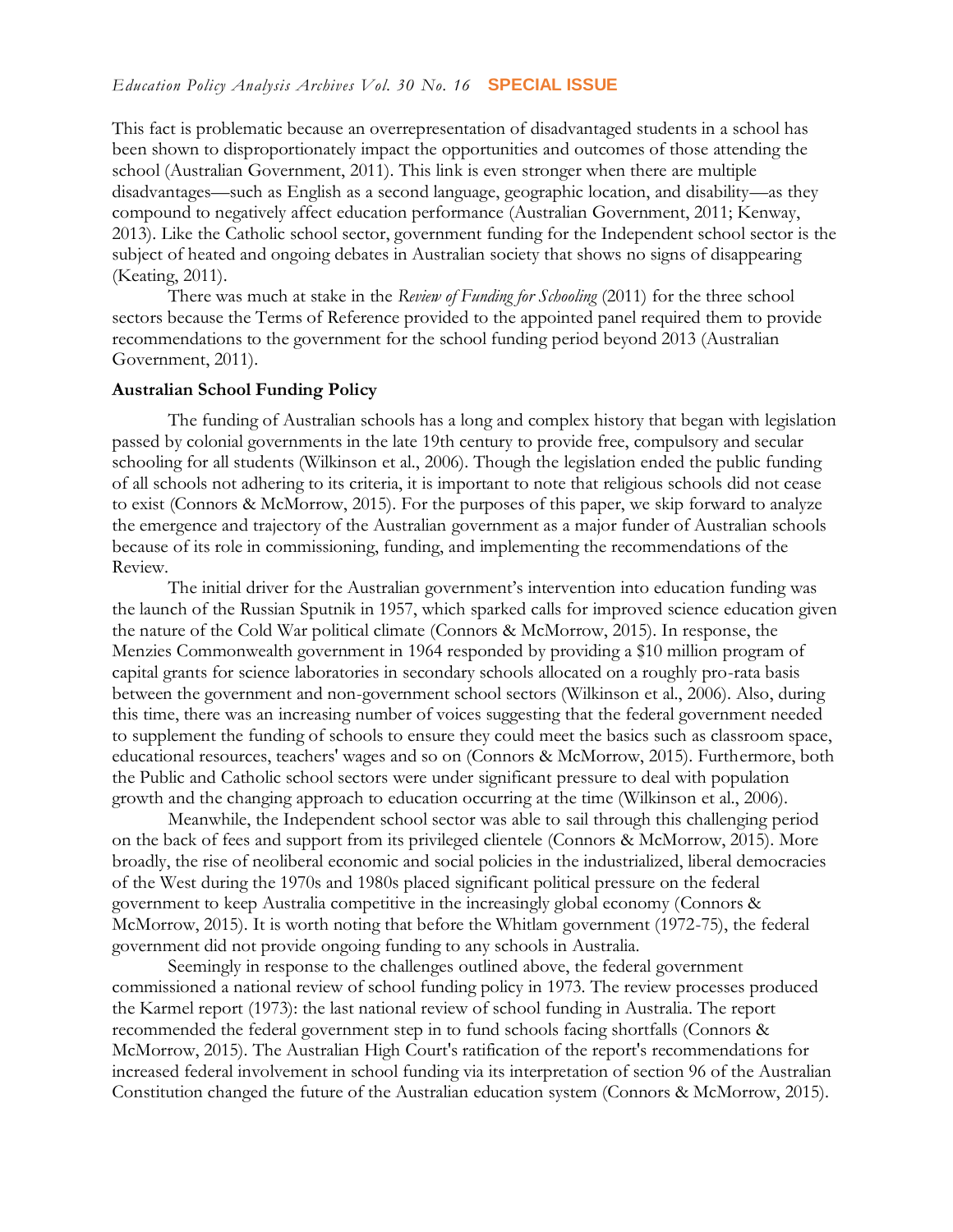This is because the implementation of the Karmel recommendations would pave the way for the federal government's contribution to funding both Public and non-government schools to increase rapidly in the 1980s and 1990s (Lingard, 2000), with the latter the greatest beneficiary of federal funds, which to this day remains a contentious issue in Australian society (Keating, 2011).

Post Karmel, the Australian federal government became increasingly influential as globalization and its ability to raise revenue beyond the Australian states and territories took effect (Rizvi & Lingard, 2010). In combination, this resulted in a "vertical fiscal imbalance" (Lingard, 2000, p. 11) between the revenue-raising power of the states and the federal government, a trend exacerbated after the latter took over responsibility for collecting income tax during World War II (Savage, 2020). In recent years the federal government has pursued the reorganization of the Australian education system from state and territories independently running their education systems towards a national approach to education (Lingard, 2000; Savage, 2016). It has increasingly sought to influence the direction of Australian education policy and, by extension, school funding policy in ways that reflect its broader economic and social agendas for the nation (Gerrard et al., 2017).

Recent decades have seen significant increases in federal funding for Public and nongovernment schools (Reid, 2020). However, the ledger has been firmly favouring non-government schools regarding funding increases (Savage, 2015). The favouring of the non-government school sector over the Public sector was economic but also cultural. To illustrate, in his final year of an eleven-year reign (1996-2007), Prime Minister John Howard made clear that he considered the Public education system to be little more than "the safety net and guarantor of reasonable quality education in this country" (Armitage, 2007, p. 21). The direction of federal funding in recent decades reflects this attitude. Indeed, school funding policy and the debate of need versus entitlement for the three Australian school sectors continues to be, and will likely always be, a highly contentious political issue in Australia (Keating, 2011).

Despite these shifts and changes, the federal government is still not a provider of schooling but continues to provide significant funding for schools (Savage, 2020). State and territory governments still run Public schooling, and these schools receive funding from both levels of government, with the majority coming from the states (Australian Government, 2011). It is important to note that while Public schools are unable to charge fees as a requirement of enrollment, a minority of high socioeconomic Public schools are increasingly drawing on voluntary parental contributions to improve their position in the education market (Rowe & Perry, 2020a, 2020b; Rowe & Perry, 2021). Non-government schools also receive funding from the state and federal governments. On top of these amounts, they can raise revenue from the fees they charge each student to enroll and from private fundraising which varies markedly depending upon the school (Connors & McMorrow, 2015). Most government funding for the non-government school sector comes from the federal government (Australian Government, 2011). In 2010, for example, the Australian government provided 74% of all government net recurrent funding for the Catholic sector and 73% for the Independent sector. The Australian government provided only 15% of the recurrent net funding in the Public sector, with 85% coming from the states and territories (Australian Government, 2011).

Consequently, there was a lack of coordination in the way governments provided school funding to the three sectors for the decades leading up to the Review's announcement (Reid, 2020). There was also overlap in the funding priorities of the Australian government and state and territory governments, ensuring it was not always clear which level of government was providing funding for individual schools (Australian Government, 2011). As a result, at the time, there was significant momentum for school funding reform supported by a cross-section of Australian education stakeholders (Connors & McMorrow, 2015; Reid, 2020). Many argued that the then approach to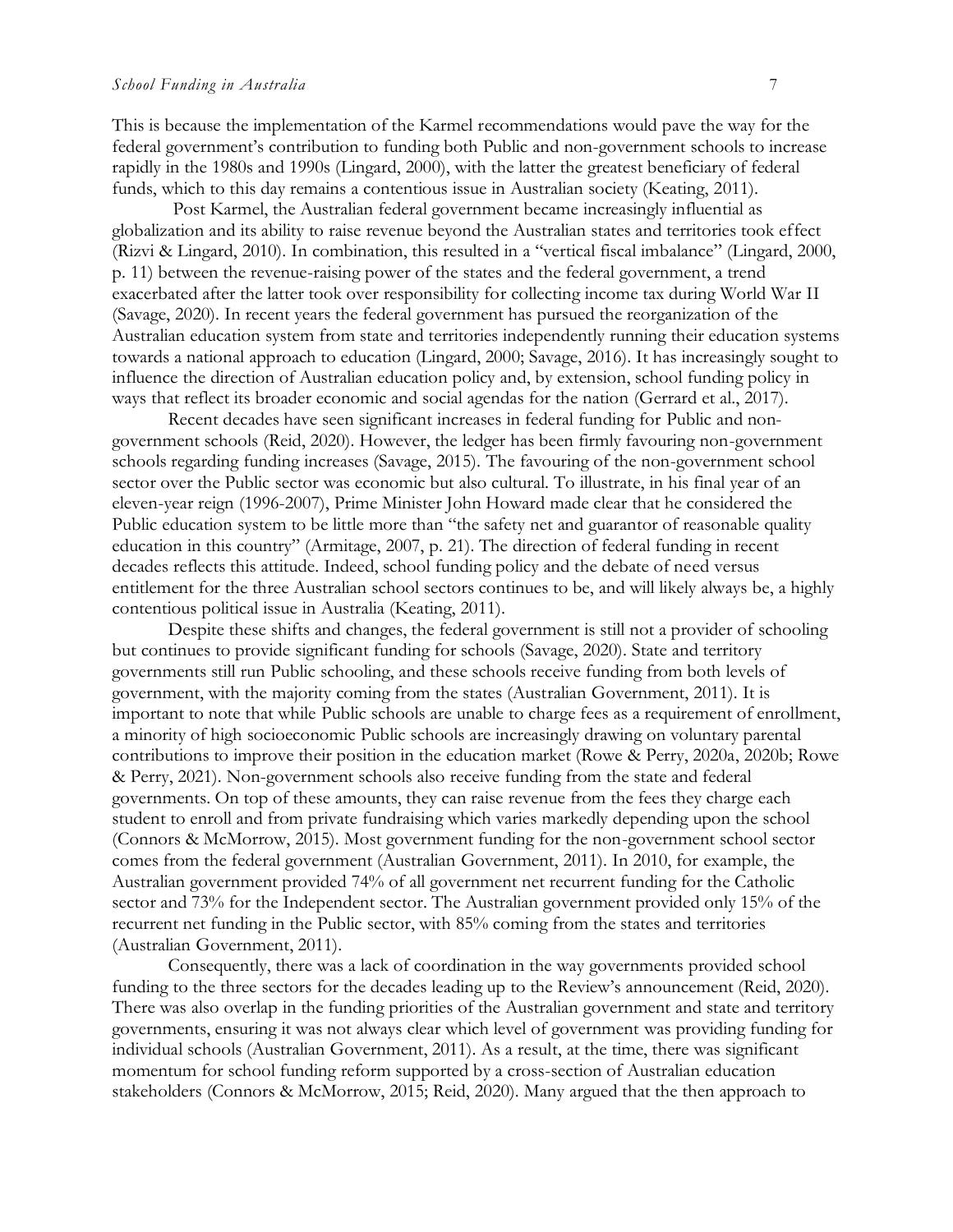school funding was messy, overly complex, and opaque, given the crossover between state and federal funding (Reid, 2020). Others argued that equity issues plaguing the Australian school system meant school funding reform was, therefore, a necessity, and any review must address these issues (Kenway, 2013; Reid, 2020; Teese & Walstab, 2011). Add in the vested interests of the three school sectors, all funded according to different formulas, and the five-panel members appointed to conduct the Review had quite a task to balance these competing interests (Keating, 2011).

#### **The Review of Funding for Schooling (2011)**

The federal government announced the *Review of Funding for Schooling* (2011) [the Review] in April of 2010 (Gillard, 2010a). According to the federal Education minister at the time, the process would be "open and transparent, thorough and wide-ranging. It will not be about taking money away from any school. All Australians will be given the chance to engage in this historic process." (Gillard, 2010a, p. 1). The Review's overarching aim was to:

...provide recommendations to the Minister with responsibility for school education on the future funding arrangements for schooling in Australia for the period beyond 2013. The Review's recommendations will be directed towards achieving a funding system for the period beyond 2013 which is transparent, fair, financially sustainable and effective in promoting excellent educational outcomes for all Australian students (Australian Government, 2011, p. 225).

It is known colloquially as the "Gonski Review*"* because the then federal Labor government appointed David Gonski AO, a prominent Australian businessperson and public figure, to chair its five-person panel. During the Review's consultation processes, the panel received over 7,000 submissions from stakeholders, educational professionals, and members of the public. And visited 39 schools and communicated with 71 education groups across Australia (Australian Government, 2011). Whilst the Review was an attempt to have a national discussion about what the public funding of schooling should look like across sectors and states, it was also a policy mechanism by which to drive federal governmental agendas in education policy (Gerrard et al., 2017). That said, it did provide "one of the most exhaustive reviews of schooling that we [Australia] have had for decades, going back to the mid-1970s" (Bonnor, 2014, p. 35).

The research evidence circulating before the Review showing the socio-economic stratification across school sectors (Teese & Walstad, 2011) ensured that the Review would impact economic, racial, and linguistic disparities within the Australian education system. Depending, of course, on the direction taken with its processes and the findings and recommendations it made to the federal government. In response, this article provides a snapshot of the Review's policymaking processes, which offers insight, learning, and recommendations for the future beyond the Review. Before doing so, we provide some key background information and then review relevant literature to contextualise the case study.

## **Critical Policy Analysis and the Policy Cycle**

Critical policy analysis (CPA) must locate power in policymaking processes and challenge conditions of inequity (Ball, 1994; Molla, 2021). That is, this type of policy research examines inequities from multiple perspectives (Bogdan & Biklen, 2007; Geertz, 2008). Researchers who adopt a critical stance focus on locating power in social practices by understanding, uncovering, and transforming conditions of inequity embedded in society (Rogers, 2004). This critical consciousness challenges assumptions that privilege some and oppress others (Willis, 2008). A critical approach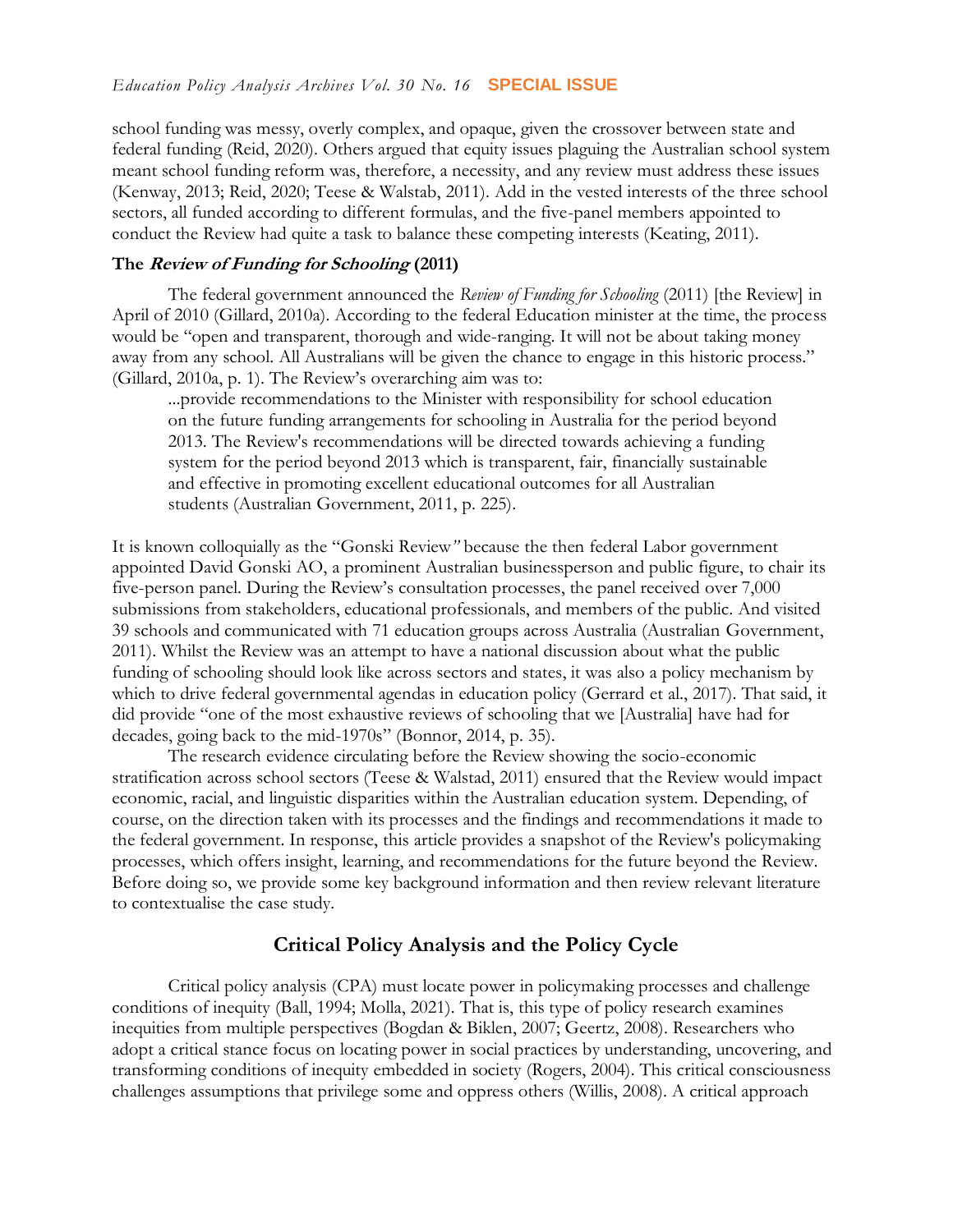signals the researcher's intentions to transform inequitable conditions, so this stance pervades all aspects of the research process (Willis, 2008). Since the researcher takes a political stance based on issues of inequity and power, some researchers believe that this positioning is subjective and unduly influences the research (Woodley & Lockard, 2016). We agree with Freire (1970), who argued that all research is political and is always from within the personal stance of the researcher. In our view, CPA is transparent in that it makes the researcher's stance explicit and public to readers of that research.

As scholars familiar with CPA (Sinclair & Brooks, 2021), we frame our study of the Review's policymaking processes around CPA's five broad concerns identified by Diem, Young, Welton, Mansfield and Lee (2014):

- 1. the difference between policy rhetoric and practiced reality
- 2. the roots and development of policies
- 3. the distribution of power, resources, and knowledge (i.e., who gets what and why)
- 4. social stratification, inequality, and privilege
- 5. how nondominant groups resist and engage in policy efforts.

To address the above and our research questions concerning the Review*,* we frame our analysis using an adaption of Stephen Ball's (1994; Bowe et al., 1992) policy cycle heuristic. For Ball and colleagues, there are three key policymaking contexts: the Context of Influence; the Context of Text Production; and the Context of Practice, with two others added later, the Context of Outcomes and the Context of Political Strategy (Ball, 1994).

## **Figure 2**

*A Policy Cycle Heuristic for Examining the Review of Funding for Schooling (2011)* 



*Note:* Modified from Ball (1994) and Bowe et al. (1992)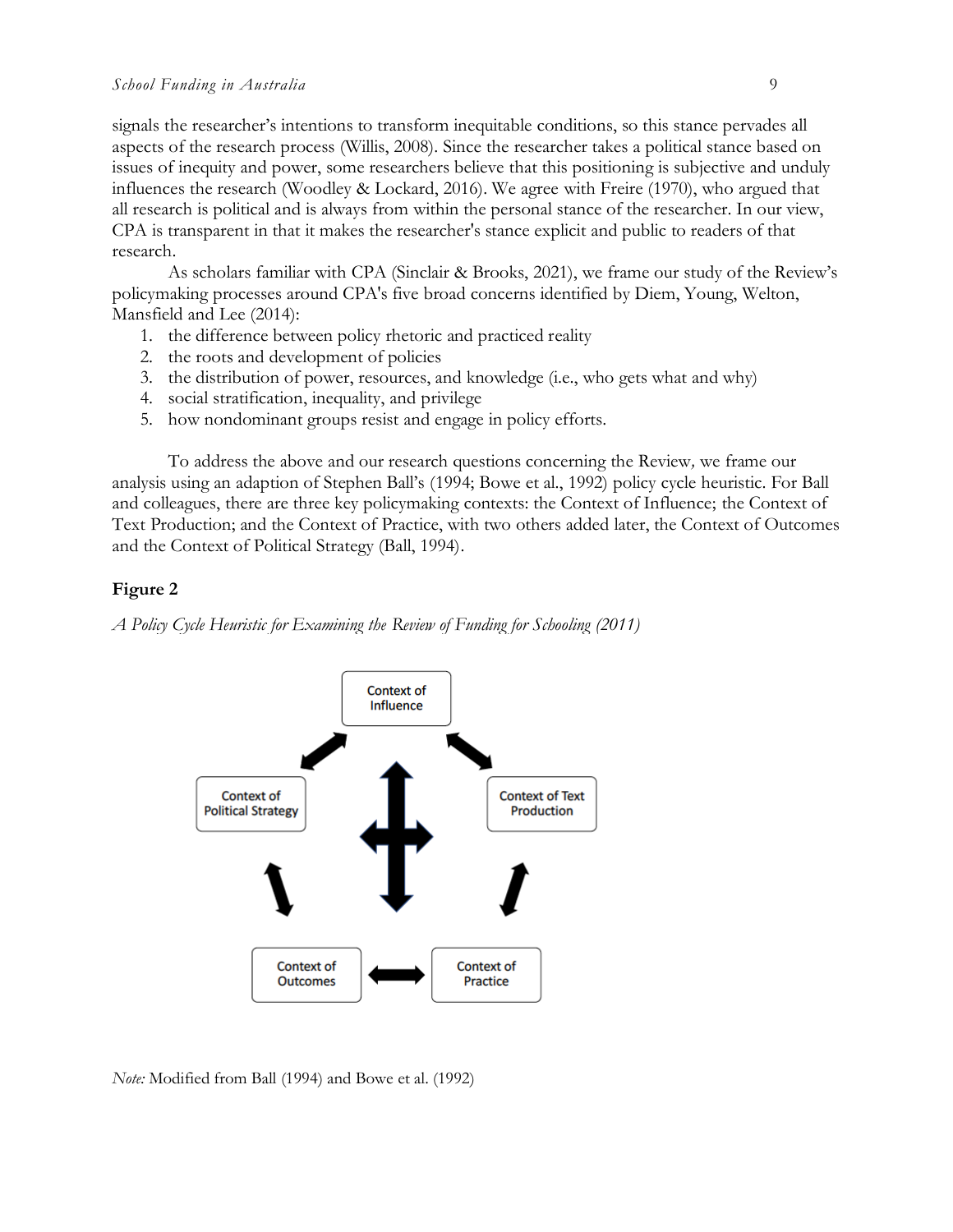#### **Context of Influence**

The Context of Influence is the first of the original three contexts outlined by Bowe et al. in their 1992 book. The Context of Influence is put forward as the spaces in which different groups contest the definition and purposes of education (Gulson, 2011). For example, policy stakeholders may debate policy problems and their proposed solutions, and interest groups advocate for their preferred policies or against policies of political opponents (Furlong et al., 2000; Gulson, 2011). The aim is to understand what was going on before the policy production process begins or, in other words: "where policy is normally initiated" (Minh Ngo et al., 2006, p. 227) and how these events may eventually influence policy processes and the final written policy text. Similarly, the analysis considers a policy moment's history. That is, how and why it emerged as a problem and why it is happening now.

The Context of Influence's relationship with the second context, the Context of Policy Text Production, is characterized by ongoing tension (Bowe et al., 1992). This strain arises because the triumphant interests and ideologies in the Context of Influence need to represent their ideas and goals in an actual policy text. In this article, we use the Context of Influence frame to illuminate how the non-government school sector played a major role in shaping the conditions for the Review to emerge at the time and in the form that it did.

## **The Context of Text Production**

The Context of Text Production is the second of three policymaking contexts in the policy cycle framework. It considers the construction, development, and representation of a policy over time. Highlighting the importance of this context, Bowe et al. (1992) point out that the meaning of a policy is up for grabs during these processes. Consequently, the final policy text that results is viewed as the outcome of struggle and compromise "to control the meaning of policy through its representation" (Bowe et al., 1992, p. 21). Thus, how the final policy reflects the prevailing goals, arguments and discourses seen in the Context of Influence is a focus of the analysis (Bowe et al., 1992; Furlong et al., 2000; Minh Ngo et al., 2006; Vidovich, 2007). The analysis also considers the specific actors involved in producing the final policy text and how they have influenced the process via their political ideologies (Bowe et al., 1992). This work recognizes that policy texts are shaped in important ways by the struggles between stakeholders who want to control the direction of an education policy in a certain way. In short--policy texts represent policy. In this article, we use the Context of Text Production frame to highlight the representation of the three school sectors at key moments of the policymaking processes of the Review, drawing attention to inequities in representation and consultation.

#### **The Context of Practice**

The Context of Practice is the third of the original three policymaking contexts (Bowe et al., 1992). The analysis here focuses on where a policy directs its attention and the arenas it seeks to influence and reform (Bowe et al., 1992). It also examines the spaces from which a policy's problem or issue emerges and then focuses on the direction and targets of a policy's proposed solutions. In other words, the analytical focus is on where the consequences of a policy are experienced (Gulson, 2011). Additionally, the Context of Practice lens requires an analysis of how the intentions and the values and principles put forward in policy documents play out in practice. Importantly, this context also encourages scholars to examine the different social realities policies seek to represent and obscure. While part of the large project from which we draw the data and findings for this article, it is not used here in our analysis.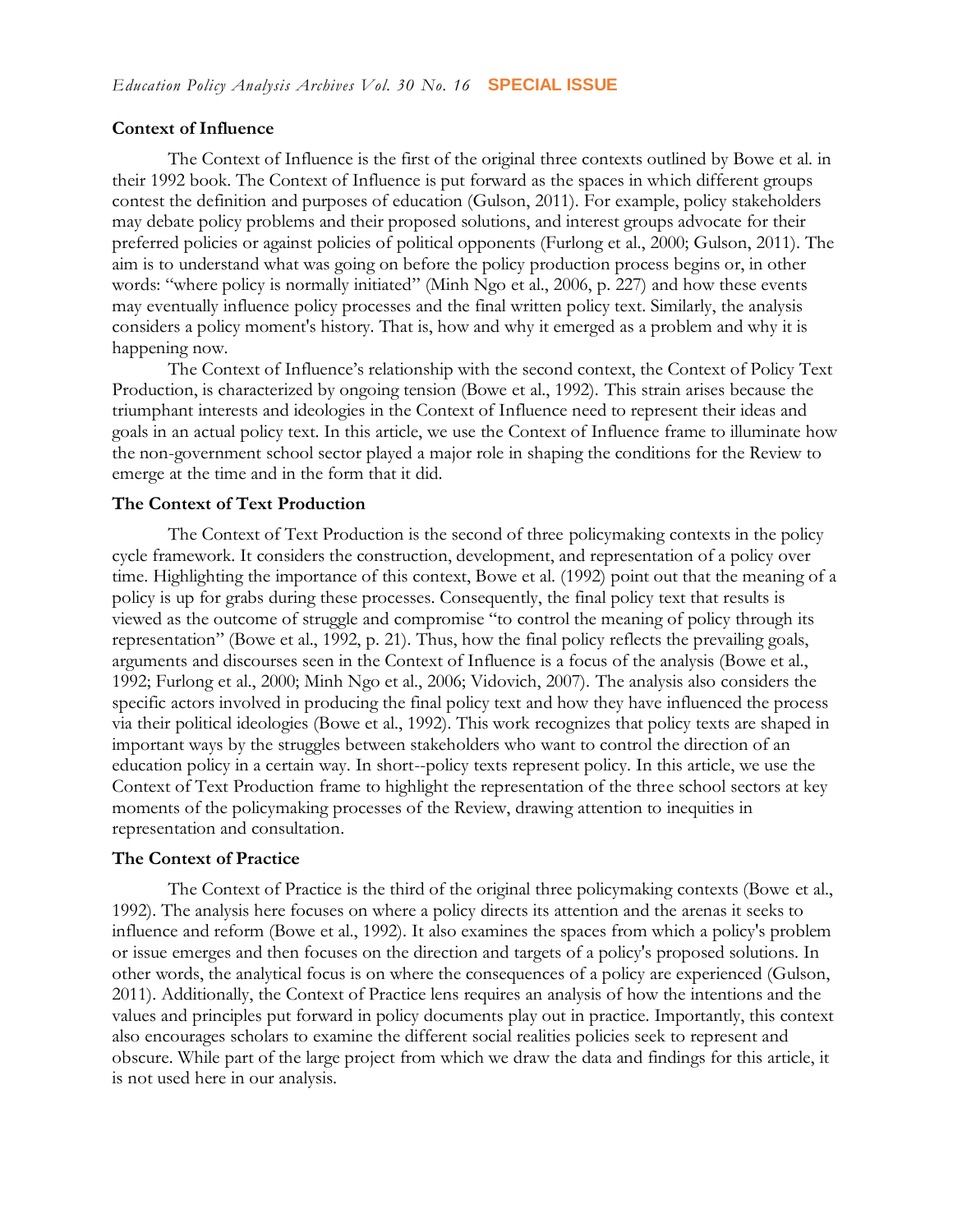Two years after the publication of the policy cycle heuristic, Ball (1994) expanded the initial policy cycle heuristic by adding two more contexts of policy analysis (Gulson, 2011; Lingard, 1996; Taylor, 1997; Vidovich, 2001, 2007). For the most part, these two additions sought to respond to the claim that the policy cycle analyses did not offer meaningful recommendations for education and social change (Hatcher & Troyna, 1994).

## **The Context of Outcomes**

The Context of Outcomes is the fourth of the five analytical frames and the first of two added by Ball in 1994. It is primarily concerned with policy effects and calls for examining how policies impact educational and social inequality (Gulson, 2011). In turn, the analysis focuses on both the first and second-order effects of a policy. By assessing the first-order impacts of a policy, it is concerned with results. That is the policy text's explicit goals and the degree to which it succeeds or not against these stated goals. Equally, it is concerned with the second-order effects of a policy's implementation. Here, conclusions are drawn on the policy's achievement, or not, of social justice goals and its implications for social justice. While part of the larger project from which we draw the data and findings for this article, it is not used here in our analysis. However, the findings that emerge from this context inform the final context: the Context of Political Strategy, which helps frame the recommendations in the final part of the article.

#### **The Context of Political Strategy**

The Context of Political Strategy is the final of the five analytical frames of the policy cycle heuristic. The purpose of this context is to ameliorate the inequities identified across the policy trajectory by proposing strategies to improve practice in the future: For example, a lack of access to resources, opportunities and so on (Gulson, 2011). It has a connection to the Context of Outcomes in that it "is concerned with identifying strategies to tackle the inequalities" (Vidovich, 2007, p. 289) identified there (Ball, 1994; Lingard, 1996; Minh Ngo et al., 2006). That is to say, it is concerned with using the evaluation of both the outcomes at the first level of implementation and the second-order level of achieving social justice goals to inform and suggest alternative approaches for the future. It encourages the policy researcher to identify a set of political and social activities, which might more effectively improve practice, and tackle inequities reproduced and or created by the policy. In this paper, we use this context as the impetus for our recommendations towards progressing school funding policymaking to more equitable processes and, therefore, outcomes for the Australian education system.

#### **A Policy Cycle Approach for Studying the Review of Funding Schooling (2011)**

Our application contrasts Ball and colleagues (1992) first use of the policy cycle. These scholars used the framework to demonstrate that policy is continuously interpreted and reinterpreted by school level actors upon implementation. Here our focus is exclusively on nationallevel debate and development of school funding policy because of the specifics of the Review. That said, like all policy cycle studies to date (Bailey, 2016; Bowe et al., 1992; Gulson, 2011; Looney, 2004; Piazza, 2015), this research uses the policy cycle heuristic to demonstrate that a policy is developed, debated, and contested in distinct yet interrelated contexts as Figure 2 shows. However, while the larger project from which this article draws its data uses all five of the policy cycle contexts, due to the specifics of the research questions, in this article, we provide a snapshot of the policy cycle of the Review. In doing so, we focus on the Context of Influence, the Context of Text Production and then use the Context of Political Strategy to help frame our approach to providing recommendations for the future.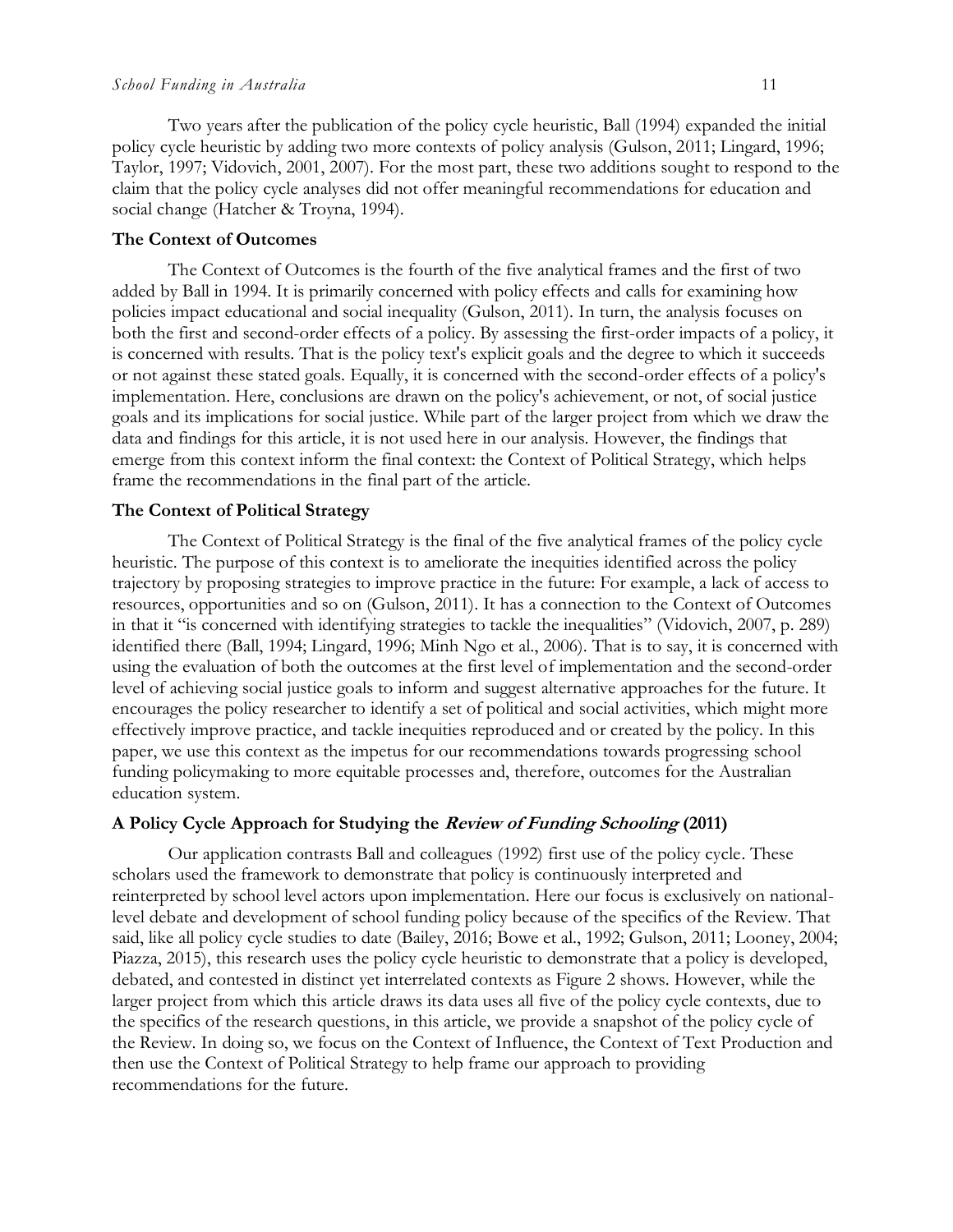## **Methodology**

The purpose of this article was to critically examine the policymaking processes of the *Review of Funding for Schooling* (2011) in order to consider the role and influence of the three school sectors across the policy's cycle. To attend to this purpose, we employed a qualitative case study research design bounded by both time and context (Merriam, 1998). The case began in September 2004, with a federal election campaign that featured a bitter fight over school funding policy (Gillard, 2014) and concluded in April 2012, when the federal government publicly released the Review's final report. As an Australian-specific study, the case is also bound by this context.

#### **Data Collection**

Case study data collection provides the opportunity to investigate multiple sources of evidence (Geertz, 2008). As such, we provide rich and descriptive data revealing the complexity involved with the *Review of Funding for Schooling* (2011) case (Merriam, 1998). The data sources included five public records (O'Leary, 2014)—three policy texts, one press release, and one public speech—and six personal records (O'Leary, 2014)—four media articles, one book chapter, and one autobiography. All documents were available online.

#### **Data Analysis**

Data Analysis commenced by creating a timeline of events, starting with the equity-inspired school funding policy proposals the Australian Labor Party (ALP) put forward at the 2004 federal election. Guided by the policy cycle conceptual framework, the first step was to consider the key moments that shaped the emergence of the Review and specifically its approach to issues of equity. Second, we examined the backgrounds and professional associations of the panel members appointed to conduct the Review. The third step focused on the panel's stakeholder consultations and school visits.

Using a CPA ethos, we paid particular attention to the extent to which there was equitable representation and participation of school sectors across these policymaking processes (Diem et al., 2014; Diem & Young, 2015). We checked and re-checked our findings to confirm that our interpretations and conclusions were systematic (Miles & Huberman, 1994).

#### **Rigour and Triangulation**

There are several ways to assess the rigour of a case study (Houghton et al., 2013). Given that this study was an instrumental case study (Stake, 1995), we followed Lincoln and Guba's (1990) guidance on establishing trustworthiness and Merriam's (1998) notion of triangulation. Lincoln and Guba (1990) identified two trustworthiness criteria: credibility and transferability. A research project establishes credibility when the researchers spend sufficient time to be able to identify and verify recurrent themes and patterns (Krefting, 1991). This article draws its data from a larger study that took place over four years. During this time, we developed a deep understanding of the context, time period and data (Yin, 2018). The research process we employed provided us with sufficient opportunity to seek out relevant sources of data and gain an appreciation of the complex and multifaceted perspectives on the topic (Bogdan & Biklan, 2007).

We also employed triangulation throughout the study as a way to establish that data were credible (Merriam, 1998). This process meant that when we gathered data, we sought out other data sources that supported or refuted the claims of the original data (Bogdan & Biklan, 2007). For example, when we read a stakeholder comment on the ALP's 2004 school funding policy and made claims about the purposes and aims of the policy, we sought out commentary, data and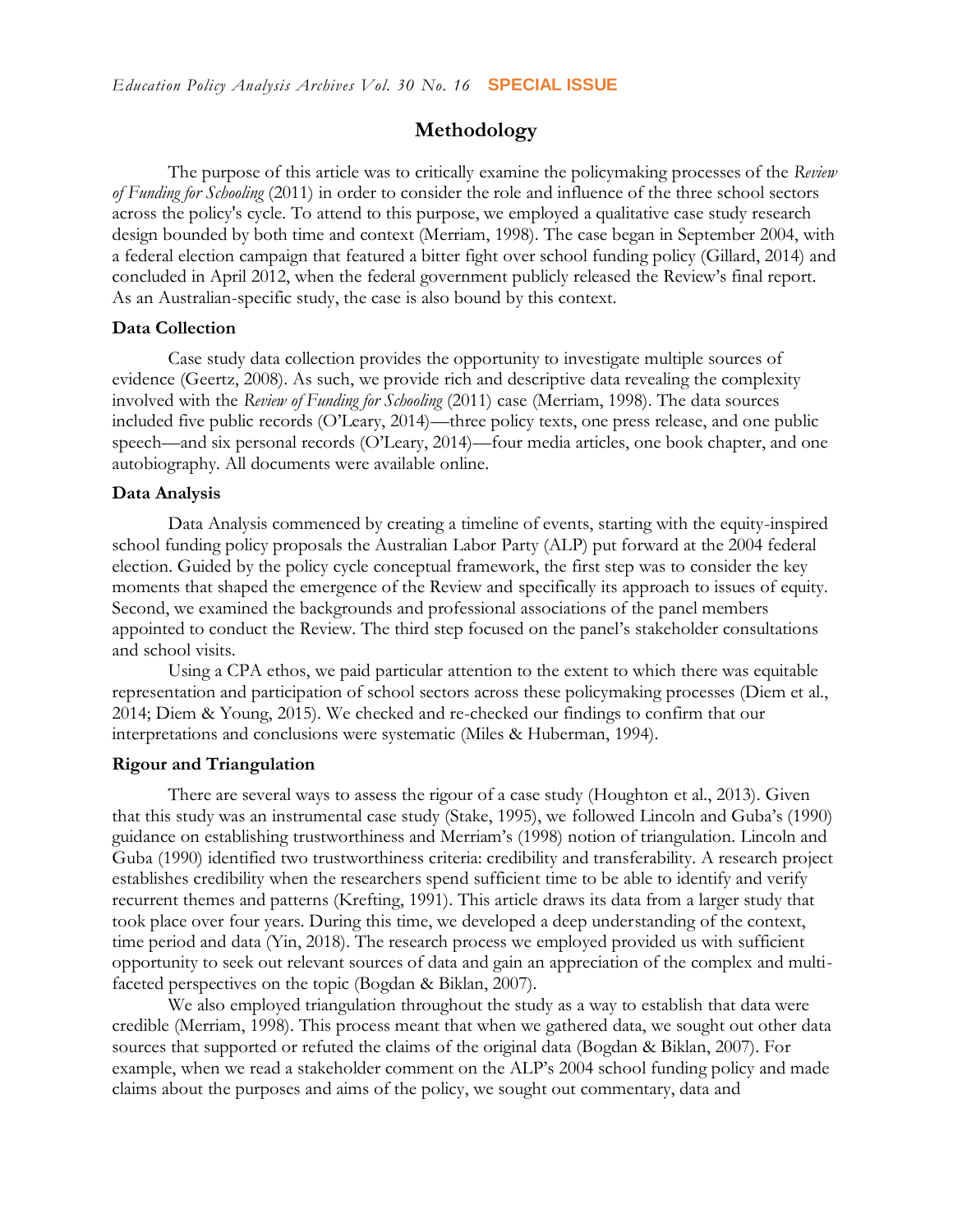documentation from other sources. Given the political nature of the topic, we actively sought out opposing viewpoints in addition to those that corroborated the speaker's vantage point (Diem & Young, 2015).

## **Findings**

#### **Equity Inspired School Funding Policy and the 2004 Federal Australian Election Campaign**

The fierce contest over school funding policy at the 2004 Australian federal election provided context for our findings in later sections because it illuminated the power of the nongovernment school sector. We focus less on the nature of the school funding policies put forward by the ALP during the campaign—they lost the election so the policies would never see the light of day—and focus more on the responses from special interest groups in Australian education. Specifically, those of the Independent schools' spokespeople, the media, and elements of the political class to one aspect of the policy during and post the ALP's 2004 election loss.

During the campaign, the ALP promised a comprehensive national school funding reform plan. A key plank of their education policy agenda was the redistribution of school funding based on equity principles. Indeed, this would be the aspect that attracted the most attention because the proposal promised to redistribute a significant proportion of the public funds of a list of uberwealthy Independent schools to those who require additional resources per the ALP's measurements (Yaxley, 2004). The list consisted of 67 elite high fee schools (Yaxley, 2004), and the plan was to strip these schools of \$500 million over five years and then redistribute the funds on an equity basis to disadvantaged non-government schools. The ALP rationalized the cut because five percent of the nation's students attend these elite schools. Those on the list received substantially more public funding than needed, given their ability to raise funds via fees, donations, and so on (Yaxley, 2004). This equity inspired redistributive school funding reform plan was met with an intense reaction, both leading into and post the 2004 election (Bentley, 2017).

Powerful political and special interest groups went after the policy. For example, then Conservative Prime Minister John Howard described the policy as "Old fashioned class warfare" and a "hit list", which repeatedly appeared in media coverage throughout the campaign (Browne, 2012, p. 1). The Independent Schools group, who argued the policy was "19<sup>th</sup>-century class warfare" on school funding, repeatedly warned the policy would increase parents' fees (Browne, 2012, p. 1). While the Melbourne Grammar headmaster—an elite Independent school—said the Labor policy would "without question lead to higher fees - and the school becoming more exclusive. I just cannot believe that their solution to the problem is simply to take it from schools where they erroneously believe that all parents are wealthy" (Sheanen, as quoted in *The Age*, 2004, p. 1). Next, the Association of Independent Schools of Victoria's chief executive joined in saying the proposed cuts were "based on some 19th-century view of class warfare" (Greene, as quoted in *The Age*, 2004, p. 1). Building on these arguments, the then federal Education Minister suggested that by forcing some parents to move their children from Independent to Public schools, Labor's policy would cost taxpayers money: "This is a policy of punishment and persecution that will actually discourage parents from making sacrifices for their children" (Nelson, as quoted in *The Age*, 2004, p. 2). These were influential arguments in shaping the Review because the ALP would lose the 2004 election, and some would blame this policy in the wash-up for the defeat. Indeed, as we show in the coming sections, key players in the formation of the Review publicly admitted years later that the 2004 election loss resulted in them making concessions to the non-government school sector.

In some quarters, the equity-based funding policy was one of the key reasons the ALP lost the 2004 election. The "war", as its opponents above described it, with part of the Independent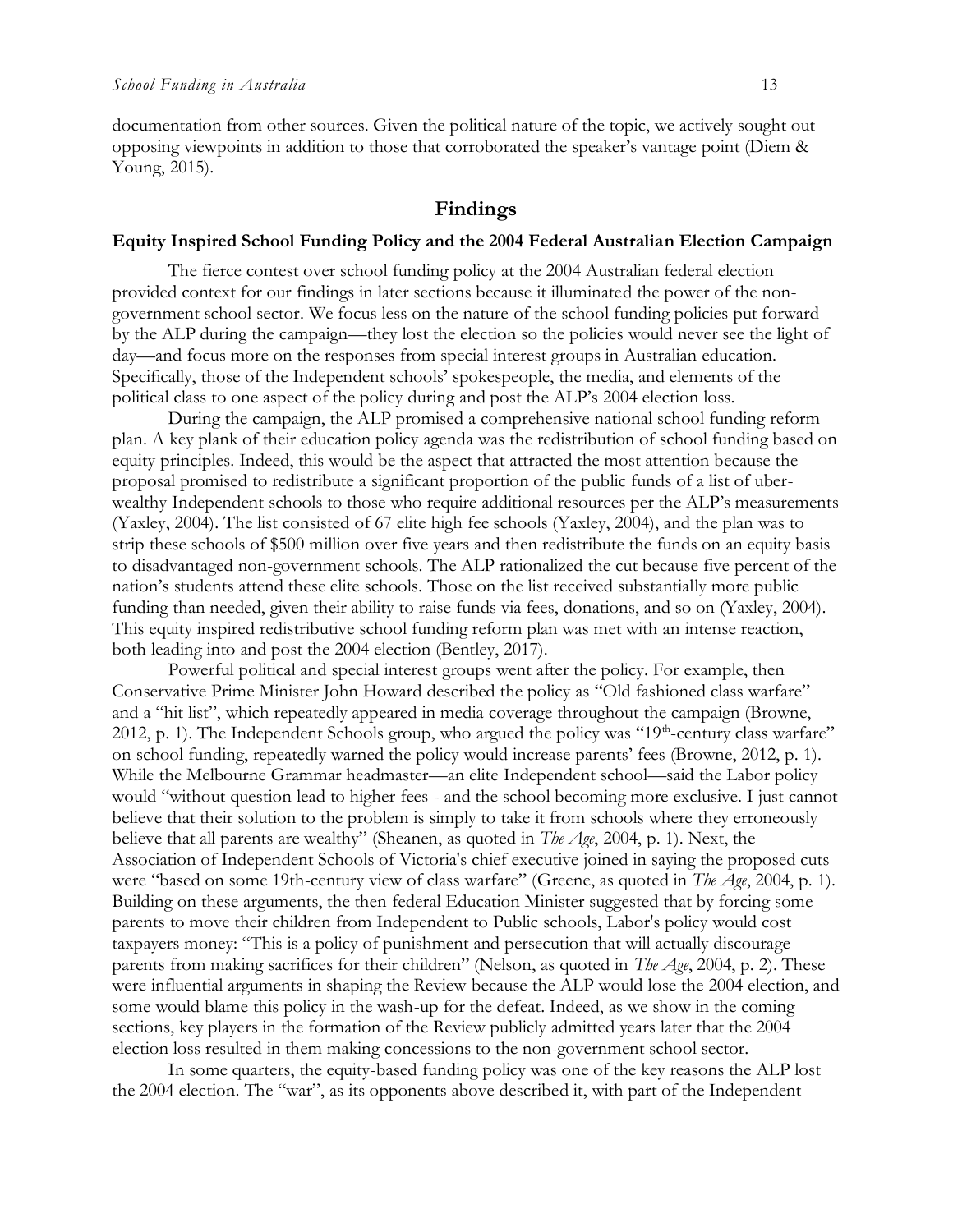school sector on school funding, was singled out as the critical weakness in its broader policy agenda. For example, the *Daily Telegraph* described the policy as a "Disaster"; prominent academic Robert Manne called it "Dubious politics" and a "policy mistake"; and a columnist at *The Age* described it as a "searing experience" for the ALP (Browne, 2012, p.1).

Evidence has since emerged that the election loss caused the ALP to recalibrate its school funding policy (Bentley, 2017; Gillard, 2014). For example, there was an absence of any school sector-based redistributive funding policy from that point onwards in key ALP policy papers and proposals (Rudd & Smith, 2007). Instead, the party pivoted towards driving a national approach to education policy that inextricably linked school funding to the nation's economic growth and prosperity (Rudd & Smith, 2007). In doing so, the ALP prioritized bringing all Australian students up to a minimum standard of education outcomes rather than focusing on providing equality of opportunity and access to resources and or addressing the impact of long-term inequities in the education system. According to the OECD (2006) data the ALP was citing, this focus on education outcomes would see the fulfillment of its economic and social goals for Australia (Lewis, 2020; Rudd & Smith, 2007).

Years later, evidence emerged that the Independent school sector influenced the roots and development (Diem et al., 2014) of the Review. For example, Education Minister Julia Gillard's Deputy Chief of Staff admitted in 2017 that her now-infamous promise that "no school would lose a dollar as a result of the Review" (Gillard, 2010b, p. 1) was a response to the campaign by Independent school organisations that "destroyed Labor's school funding policy at the 2004 election" (p. 341). He said the promise "was politically necessary to prevent meltdown" and agreement between the Review panel's five members would have been difficult in the absence of the promise (Bentley, 2017, p. 341). Former Prime Minister Gillard later confirmed the aim was to head off any campaign by the Australian Liberal party about a "hit list" (Harrison, 2010, p. 1) of schools by assuring the Independent school organisations that their taxpayer funding was not under threat. In her autobiography, Gillard went further, admitting that "at the outset, I sought to neutralise potential hit-list style politics…. Because I lived haunted by echoes of the 2004 election campaign" (Gillard, 2014, p. 257). As we show in the coming sections, the no school losing a dollar promise was not the only concession made to the Independent school sector during the Review.

## **The Make-up of the Review of Funding for Schooling's Panel**

On May 1, 2010, Education Minister Gillard announced the Review's panel members. According to her media release: The panel would "conduct the Government's historic review into the funding of every Australian School" and

be led by chairman David Gonski AC, an eminent businessman, and philanthropist who is also the chancellor of the University of NSW and chairman of the Australian Securities Exchange, Coca-Cola Amatil, and Investec Bank. The panel will also include Ken Boston AO, former Chief Executive of the Qualifications and Curriculum Authority in the United Kingdom; Carmen Lawrence, former Federal Minister and Premier of Western Australia and current Professorial Fellow in the Institute of Advanced Studies at the University of Western Australia; Kathryn Greiner AO, Deputy Chancellor at Bond University and chairperson of Australian Hearing; and Peter Tannock AM, noted international educationalist and former vice-chancellor of the University of Notre Dame. The panel reflects the widest possible range of experience and knowledge and is best placed to lead this historic piece of educational reform which will see school funding for government, Catholic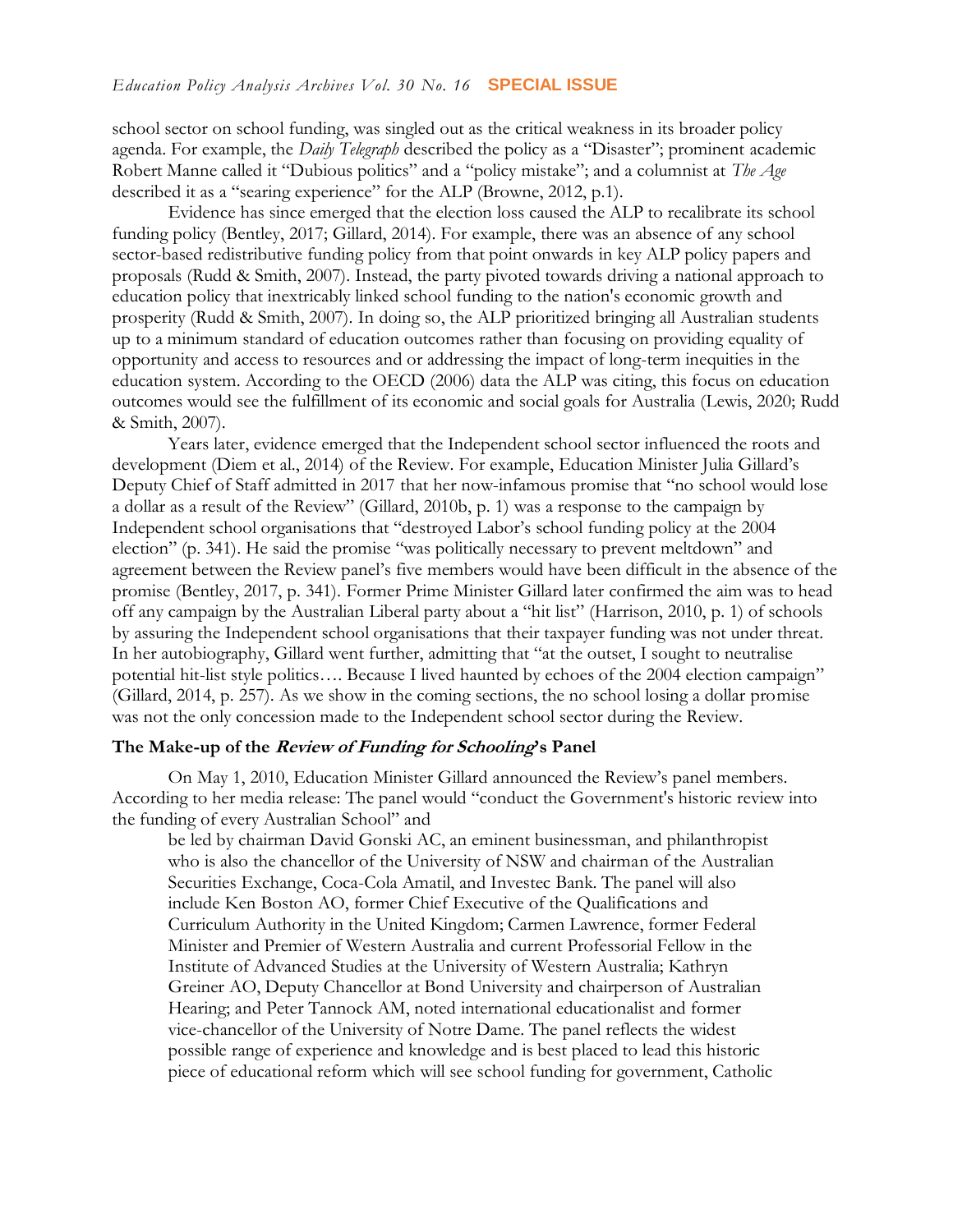The professional backgrounds and associations of Mr Gonski and his fellow panellists are examined in detail because, as Bowe et al. (1992) pointed out, they were responsible for representing the triumphant policy ideas and discourses into the published text as well as translating the Terms of Reference into a final report that provided recommendations for the government. The importance of focusing on the panel's make-up is also important because, as Diem et al. (2014) make clear, CPA should examine both the distribution of power, resources, and knowledge as well as social stratification, inequality, and privilege. The appendices of the Education Minister's media release (Gillard, 2010a) provided us with the panel members professional experiences and qualifications.

Notably, Chair David Gonski was the chairperson of the Sydney Grammar School Foundation Limited and the Sydney Grammar School Trust, subsidiaries of an elite Independent boys school located in Sydney. An interesting appointment given the Independent sector in 2010 made up 14% of total Australian student enrollments. Conspicuously, Gonski's role as chairman of an elite Independent school trust was not acknowledged by Gillard in her public comments on the record, with this fact appearing only at the bottom of a media release of the panel's professional experience (Gillard, 2010a).

Dr Peter Tannock was the second appointment listed. Minister Gillard referred to him publicly as a "noted international educationalist and former vice-chancellor of the University of Notre Dame" (Gillard, 2010a, p. 3). Analysis revealed he was also the former chairman of the National Catholic Education Commission and the chairperson of the Catholic Education Commission, and the director of Catholic Education Western Australia 1985–1992. Significantly, he was also a key member of the last national review of schooling funding in 1973 (See, Karmel, 1973). Interestingly, Gillard did not publicly acknowledge Tannock's strong connection to the Catholic sector on the record nor his affiliation with the Karmel Report (Gillard, 2010a). While larger than the Independent sector, the Catholic sector enrolls 20% of all Australian students, yet their representative is listed second in the panel's hierarchy behind chairperson Gonski.

Further analysis revealed that Dr Ken Boston's, Kathryn Greiner and Dr Carmen Lawrence's backgrounds connected them loosely to the Public school sector. Although, neither had the explicit ties to Public schools or the Public school sector more broadly in ways Gonski and Tannock did with the Independent and Catholic sectors respectively—despite the Public-school sector making up 66% of all Australian enrollments. The final panel member, Dr Carmen Lawrence, had a professional profile that gave no clue about her affiliations with any specific school sector. The explicit links of key panel members to the non-government school sector mean the Review was not independent, calling into question whether addressing inequity across school sectors in the Australian education system was ever a realistic possibility for the Review. After all, as Bentley (2017) acknowledged, without the "no school will lose a dollar as a result of the review" (Gillard, 2010b, p. 1) promise, agreement between panel members would have been difficult.

The silences in terms of representation across the panel and their professional backgrounds and experiences are worth highlighting. For example, those most impacted by the Review's recommendations: namely Public school teachers and principals (Skourdoumbis, 2016), were not represented on the panel in any way. Furthermore, illustrating Diem et al. (2014) point that there are often differences between policy rhetoric and practiced reality, there was no Indigenous representation on the panel despite improving educational outcomes for Indigenous students being one of the central aims of the *Melbourne Declaration on Educational Goals for Young Australians*  (Education Council, 2008*)*. The contrast between the Indigenous student enrollments making up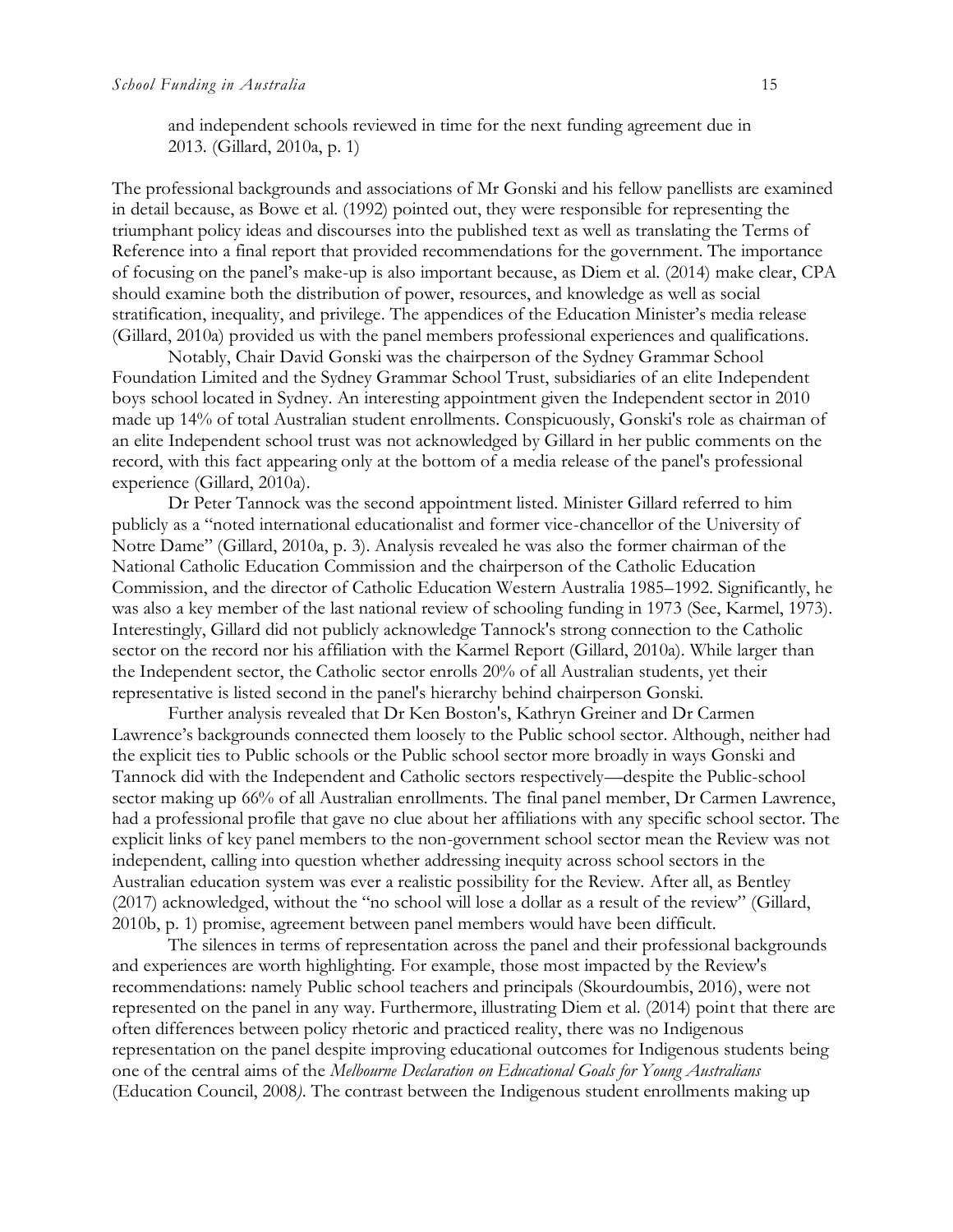5.6% of total Australian enrollments in 2010 (Australian Government, 2011) and the Independent school sector with 14% of enrollments is worthy of consideration given the latter had a representative of their sector chair the panel. The point here is that there were several options available to the federal government regarding appointing individuals to the Review's panel. Put another way, with a different panel make-up, the Review may have taken a different approach and produced different findings and, therefore, recommendations.

#### **The Consultation of School Sectors' Stakeholders during the Policymaking Process: Stakeholder Meetings and School Visits**

The consultation processes of the Review served many functions for the panel members. Our analysis deployed the four categories and criteria below:

**Public Sector:** A public primary or secondary school or an organization explicitly affiliated with the Public education sector.

**Independent Sector:** An Independent primary or secondary school or an organization explicitly affiliated with the Independent education sector. **Catholic Sector:** A Catholic primary or secondary school or an organization

explicitly affiliated with the Catholic education sector.

**Other:** An organization that is not directly affiliated with one school sector: for instance, business organizations, cross-sector associations, and so on.

## **The Consultation Process**

After receiving the final terms, the panel's first step was to undertake a "comprehensive public consultation process to gain a contemporary understanding of the issues affecting school education in Australia" (Australian Government, 2011, p. 228). Thus, during the second half of 2010, the panel members conducted a listening tour, meeting with 71 key education groups across Australia. Our analysis split the submissions into the four categories as outlined previously. Table 1 shows that the Public school sector was under consulted by the panel compared to its percentage of student enrollments. The Independent sector was over-represented, and the Catholic sector consulted on close to proportional levels in terms of their student enrollment percentages.

## **Table 1**

|                                                                           | Public<br>Sector | Independent<br>Sector | Catholic<br>Sector | Other | Total<br>Visits |
|---------------------------------------------------------------------------|------------------|-----------------------|--------------------|-------|-----------------|
| Panel meetings per school sector                                          | 18               | 18                    | 16                 | 20.0  | 71              |
| Total panel meetings per school<br>sector $\%$                            | 25.4             | 25.4                  | 22.5               | 28.2  | N/A             |
| Student enrollment per school<br>sector $\%$ (2010)                       | 65.7             | 14.0                  | 20.3               | N/A   | N/A             |
| Net representation in proportion to<br>school sector enrollment $\% +$ /- | $-40.2$          | 11.4                  | 2.2                | N/A   | N/A             |

*Stakeholder Consultations Data* 

Source: Australian Government (2011, pp. 231-232)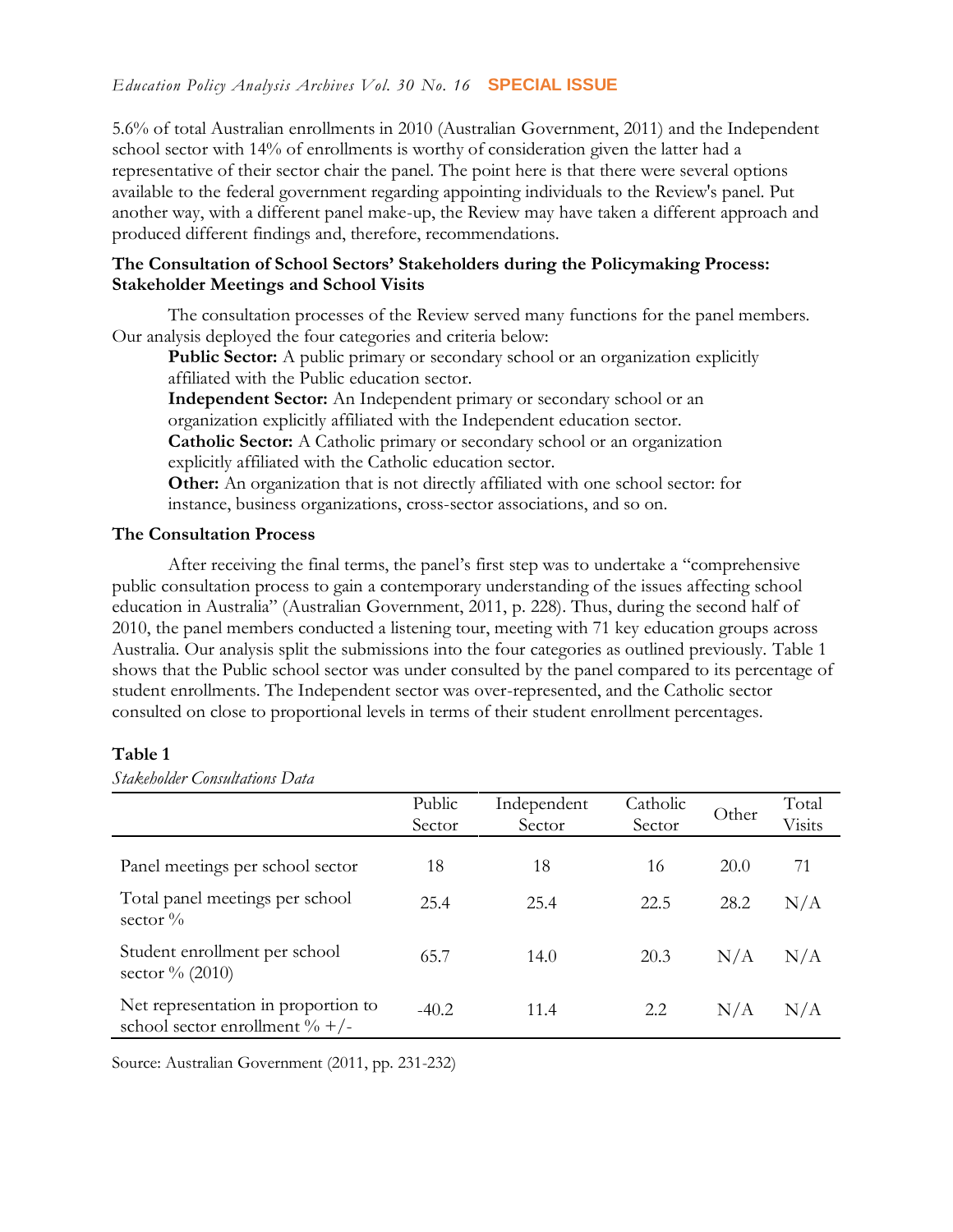The next step in the panel's consultation process was 39 school visits across Australia. These visits aimed to "discuss funding issues experienced by principals, teachers and school communities in catering for their students, and to observe the effect of the current funding environment on a range of schools" (Australian Government, 2011, p. 237). The panel members claimed they selected schools for the visits that represented a range of school settings, including those in "government and non-government sectors, regional and remote areas, and those with high enrollments of Indigenous students, students with an LBOTE, and students with special needs and students with disability" (p. 237). However, our findings revealed inequity in the representation of each school sector vis-a-vis their total student enrollment percentage.

The selection of school visits and stakeholder consultations were the panel's collective decision. As Tables 1 and 2 show, each sectors' consultation did not proportionally reflect the percentage of total Australian students each enrolls. We view this approach as particularly problematic given the inequities that exist across the three school sectors (see Figure 1). For instance, the Public school sector enrolls 66% of all students and 79% of those in the bottom SEA quartile. Yet, the panel consulted and visited this sector less than the Independent school sector which enrolls 14% of all Australian students and 6% of students from the bottom quartile SEA.

#### **Table 2**

*School Visits by the Panel* 

|                                                                           | Public<br>Sector | Independent<br>Sector | Catholic<br>Sector | Total<br>School<br>Visits |
|---------------------------------------------------------------------------|------------------|-----------------------|--------------------|---------------------------|
| School visits by panel members per<br>school sector                       | 14               | 16                    | 9                  | 39                        |
| School sector % of total panel member<br>visits                           | 35.9             | 41.0                  | 23.1               | N/A                       |
| Student enrollment per school sector<br>$\%$ (2010)                       | 65.7             | 14.0                  | 20.3               | N/A                       |
| Net representation in proportion to<br>school sector enrollment $\% +$ /- | $-29.7$          | 27.0                  | 2.8                | N/A                       |

Source: Australian Government (2011, pp. 237-239)

In our view, proportional representation of school sectors across school funding policymaking processes in the future is one step policymakers can make to begin to improve equity in the Australian education system. Following on from this suggestion, we use our findings to make some recommendations, what Ball (1994) would call the Context of Political Strategy, on how school funding policy may be more equitable in the future in the coming sections.

## **Discussion**

#### **Influence Across School Sectors: A Minority can have Greater Influence than the Majority**

This case study's findings have illustrated how the Independent and Catholic school sectors played a disproportional role at several points of the *Review of Funding for Schooling's* (2011) policy cycle. The case illuminated specific examples of the disproportional representation of the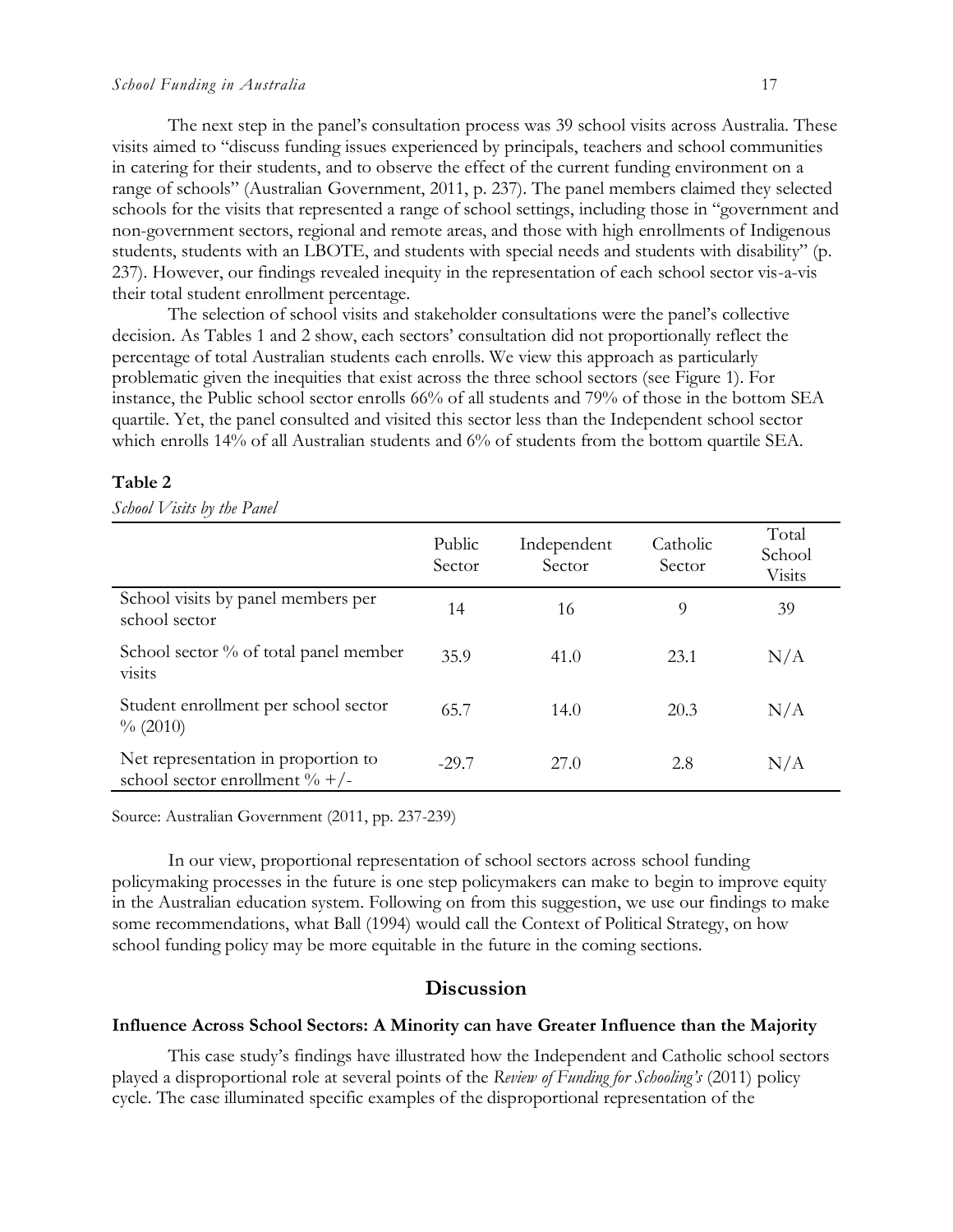Independent school sector in the Review's policymaking process and how it had influenced school funding policy in the past, suggesting a pattern of behaviour that will continue in the years to come. We also found examples of the Catholic school sector disproportionally influencing the policymaking process—although to a lesser extent than the Independent school sector.

The Independent school sector, we found, not only influenced the 2004 federal election campaign's school funding policy debates but did so in ways that would shape and then echo across the Review's policymaking process six years later. Indeed, they were so effective during the election campaign that the federal Education Minister, who commissioned the Review, admitted publicly that significant concessions were made to assuage Independent school sector organisations (Gillard, 2014). For example, they included a promise that "no school would lose a dollar as a result of the review" (Gillard, 2010b, p. 1) meaning the Review's panel could do little, if anything, to address education advantage in the Australian education system (Kenway, 2013); a stakeholder of the sector chairing the Review, and being consulted and their schools visited more than any other school sector. All of this, despite being 14% of all Australian student enrollments and enrolling 6% of students from the bottom SEA quartile. Elsewhere, the Catholic school sector, we found, had their representative listed second behind the Independent school sector's chairperson on the Review's five-person panel hierarchy—despite enrolling 20% of all Australian students. That person was Dr. Peter Tannock, who we revealed was a panel member on the last national review of funding in Australia in 1973. The sector was also a beneficiary of the "no school would lose a dollar as a result of the review" (Gillard, 2010b, p. 1) concession, which protected their special funding arrangements with federal and state governments (Connors & McMorrow, 2015).

In contrast, the Public school sector, we found, were less effective at influencing the Review's policymaking process. Despite enrolling 66% of all Australian students, and 79% of students from the bottom quartile of SEA, the Public school sector did not have one of their stakeholders or representatives leading Review, were consulted and their schools visited less than the Independent and Catholic sectors combined, and nor were they seemingly a concern of key political figures when assembling the Review. Following Diem et al. (2014) who encourage critical policy scholars to explore differences between policy rhetoric and practiced reality, we must point out that all of the above has occurred while "equity and excellence" has been the official number goal of the Australian education system since 2008 when it first emerged in the *Melbourne Declaration on Education Goals for Young Australians* (Education Council, 2008)—and continues to be today via the *Alice Springs [Mpartnwe] Declaration* (Education Council, 2019).

Reflecting on the disproportional influence of the Independent and Catholic school sectors at key points in the Review's policy cycle highlights the importance of CPA. For example, our findings confirm Ball and colleagues (1992) argument that the dominant interests shaping the policy agenda before a new policy emerges must be factored into the analysis of the current policy at hand. Similarly, as Diem et al. (2014) identified, a CPA approach prioritises considering the roots and development of policies. These scholars also point out that CPA approaches often focus on the distribution of power, resources, and knowledge; social stratification, inequality, and privilege; and how nondominant groups resist and engage in policy efforts. In view of this, our findings suggest the Public school sector can do more to advocate for the representation of its interests across future policy cycles. Indeed, an examination of the proportional representation and influence of the Public school sector, and Independent and Catholic sectors, in both past and future policy processes has emerged from this work as an important area for future research given the Australian education system's ongoing equity problem (Kenway, 2013; Savage, 2011; Teese, 2011).

While our retrospective analysis in this article has highlighted the Independent and Catholic school sectors disproportional influence at key points in the *Review of Funding for Schooli*ng's (2011)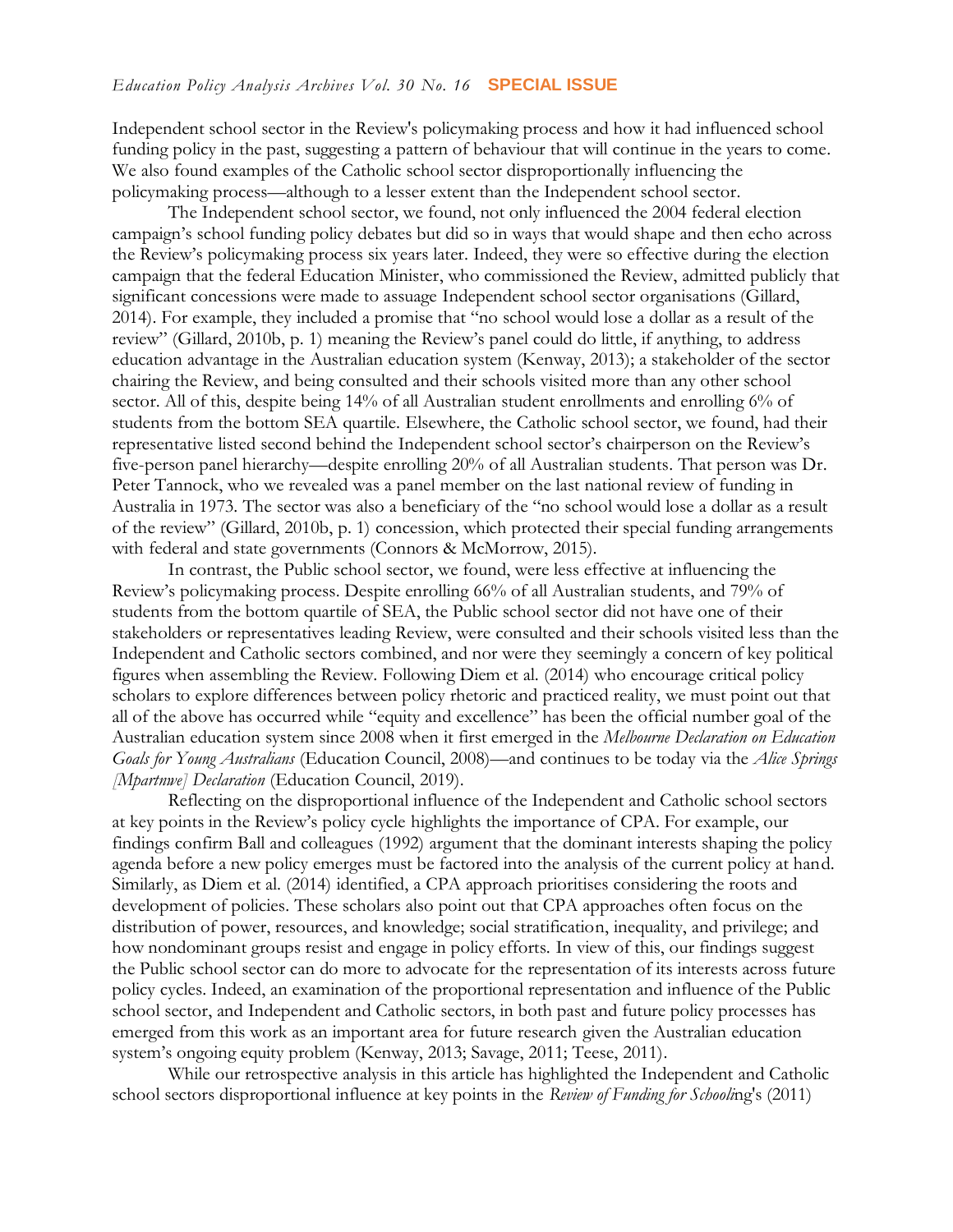policy cycle, the next step is to counter this influence in real-time. That said, any path towards equity in Australian school funding policymaking is challenging because the interests that benefit most from the status quo are entrenched, organized, and politically potent, as we saw at the 2004 federal election. Despite this, while also acknowledging Kenway's (2013, p. 12) critique of the limitations of a "fixation" on school sectors which she argues "distracts" from layers of disadvantage and advantage across all sectors, we push on with our recommendations. We hope they progress future reviews of school funding policy in Australia—and elsewhere—towards more equitable processes and outcomes because, as Kenway (2013) admits, "there is a disproportionate concentration of disadvantage in the government [Public] sector which must be properly funded" (p. 12).

Looking forward, we draw on our findings to make some suggestions for improving the school funding policymaking process for those already disadvantaged and marginalized by the Australian education system. In doing so, we have identified several critical moments that shaped the arc of the *Review of Funding for Schooling* (2011) away from equity. We recommend, as a result, that scholars, policymakers, and equity-minded citizens pay greater attention to and use their agency at critical moments that occur throughout the policy cycle.

The case suggested that for future reviews of school funding: policy history, policy players, and policy representation matter.

#### **Policy History Matters**

The history of the current policy moment is essential for scholars and policymakers to identify and understand. This work includes mapping the prior debates, contests, influences, and the victors in previous battles over school funding policy at all levels of government. The findings that result will help policy analysts locate and predict the forces and power relations that will shape the current period of school funding policy being advocated for or studied. The tracing of the history of the policy moment will also highlight the importance of influencing the here and now because what does or does not happen today, tomorrow, next week, next year will shape the next review in ways that may not be clear at the time.

#### **The 'Who' of Policy Matters**

Before the announcement of the next review, scholars and policymakers should be able to, at a minimum, name the major players and organisations with the clout to influence the policy process. More than this, an understanding of their motives and history, the timing of the election cycle and political fortunes of the major parties at that moment, and the dominant education policy vocabularies is required to be able to identify opportunities to build a nuanced and context specific understanding of the case. This approach will enable the mapping of, and then entry, into the dominant education policy conversation, which is essential to influence the policymaking process to effect change. It may also open the possibility of collaboration and coalition building by identifying like-minded stakeholders with similar agendas. Strategies include engaging with media, politicians, and policymakers in a language they understand and accept to get a seat at the policymaking table and using social media to make connections across borders and localities.

#### **Policy Representation Matters**

Scholars and equity-minded citizens must lobby politicians and policymakers for proportional representation of school sectors across future policy cycles. This work is increasingly important given the inequity across school sectors. A proportional representation approach in future policy processes, especially if couched in democratic terms—for example, in Australia, by highlighting the 66% majority of the Public school sector enrollments—will be a step towards reducing the ability of well resourced, well-organised elite-minority interests to shape the policy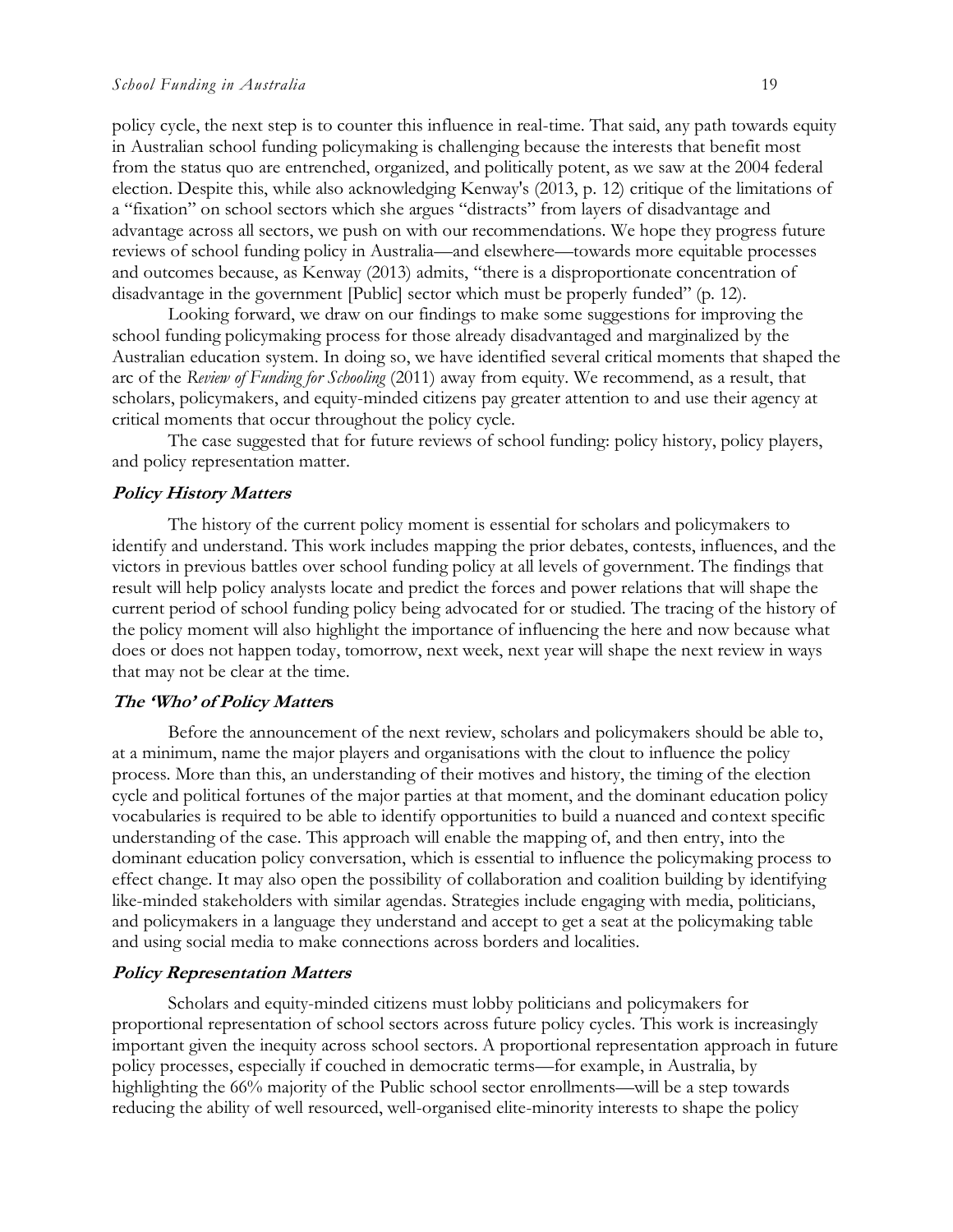being advocated for or studied. Proportional representation in the policy process aims to ensure that those most affected by a policy have a say at the highest level of policymaking.

## **Conclusion**

Our focus in this article on critical moments is practical and can improve school funding policymaking processes towards equity. In order to improve equity in Australia specifically, a reasonable aim is to have Public school sector representatives proportionally represented throughout the cycle of future school funding policy reviews. The sector enrolls 66% of all Australian students and it disproportionally enrolls Australia's most disadvantaged students. Therefore, the federal government could, for example, appoint a chairperson of the next review panel with current Public school sector connections and experience. The Terms of Reference for the next review could also mandate the consultation of schools and stakeholders in proportion with each school sectors' total enrollment percentage. If these recommendations were put into practice, the result would see the most populated and marginalized school sector and its representatives in a much stronger position to advocate for its interests and require them to organise accordingly. It would also be symbolic, which as Rizvi & Lingard (2010) point out, is often a decisive step towards material action in the future. With this foundation in place, proportional representation from this point onwards could take on several other forms, including location, socio-economic status, and English as a second language within each sector. Indeed, a call for proportional representation in the school funding making process would be hard to refute, particularly if couched in democratic as well as equity terms.

In closing, while the *Review of Funding for Schooling* (2011) case, at least according to former Prime Minister Gillard, did shift the school funding discourse in Australia to "needs-based funding" (Gillard, 2017, p. 1), the next step is to disrupt the ways the three school sectors are framed, represented and consulted in school funding policymaking in the future. This work will remain important until the three sectors equitably represent the Australian population. In combination, we argue the focus on influencing critical moments, as well as our specific recommendations, provides a foundation for more equitable school funding processes and, therefore, more equitable societies in the future. Perhaps, a time when all Australian students, and those worldwide, receive a more equitable distribution of educational opportunity, resources, and outcomes, regardless of school sector and or individual background, is not that far away.

#### **References**

Armitage, C. (2007). Vouchers are not an option in the new-market model. *The Australian Newspaper.* Australian Bureau of Statistics. (1971). *Schools, Australia, 1970*. Author.

Australian Government. (2019). *How schools are funded in Australia*. Department of Education. <https://www.education.gov.au/how-are-schools-funded-australia>

- Australian Government. (2011). *Review of Funding for Schooling: Final report* (The Gonski Report). Department of Education, Employment and Workplace Relations.
- Ball, S. J. (1990). *Politics and policymaking in education*. Routledge.

Ball, S. J. (1994). *Education reform: A critical and post-structural approach*. Open University Press.

- Ball, S. J. (2003). The teacher's soul and the terrors of performativity. *Journal of Education Policy*, *18*(2), 215-228. <https://doi.org/10.1080/0268093022000043065>
- Ball, S. J., Maguire, M., & Braun, A. (2012). *How schools do policy: Policy enactments in secondary schools.*  Routledge. <https://doi.org/10.4324/9780203153185>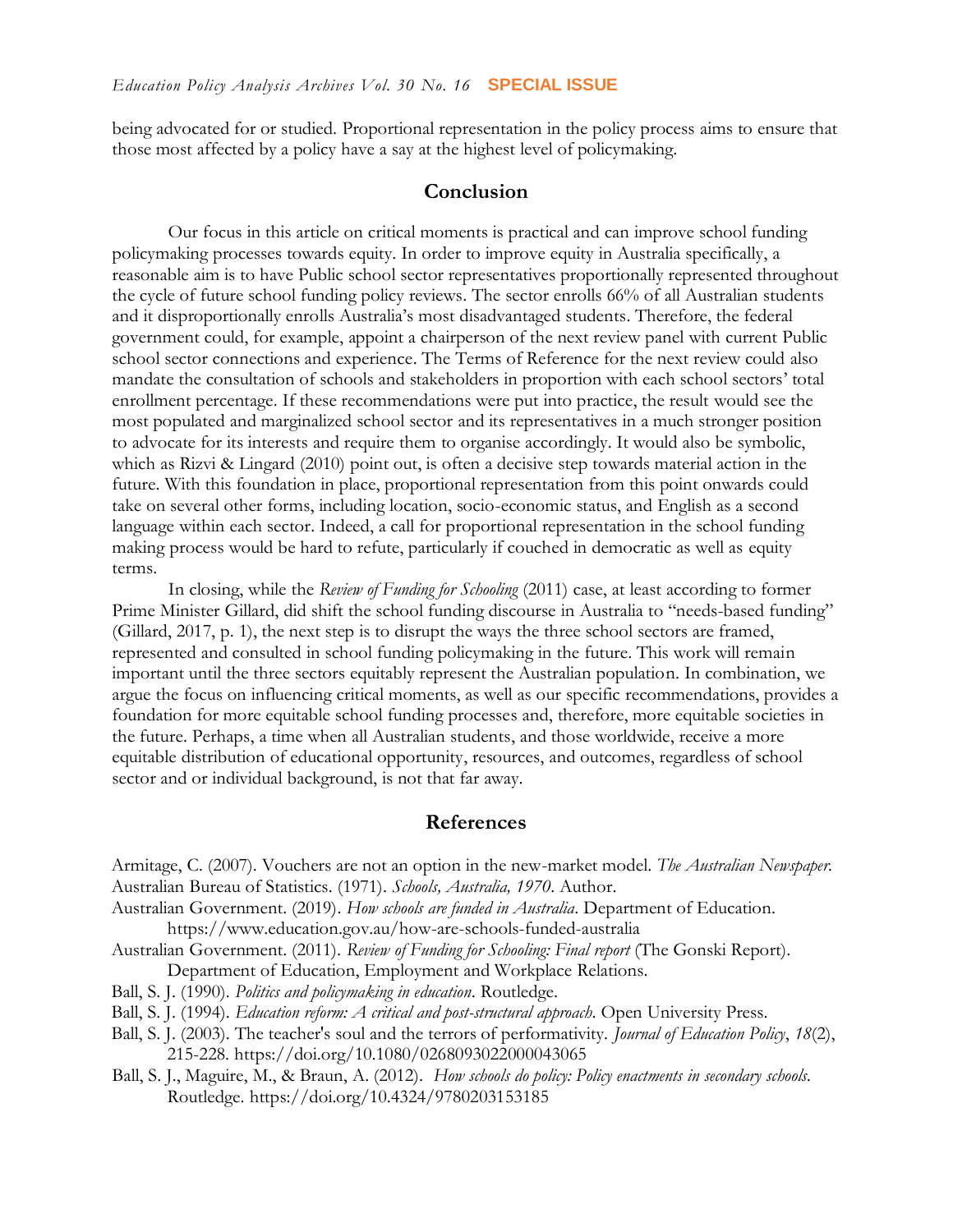- Bailey, I. (2016). *Irish adult education policy: victim or beneficiary of globalisation? A critical policy analysis between 1997 and 2007* (Doctoral dissertation). Sheffield, England: University of Sheffield.
- Bentley, T. (2017). Other people's children: School funding reform in Australia. In T. Bentley & G. C. Savage (Eds.)*, Educating Australia: Challenges for the decades ahead* (pp. 330-348). Melbourne University Press.
- Bogdan, R. C., & Biklen, S. K. (2007). *Research for education: An introduction to theories and methods*. Allen and Bacon.
- Bonnor, C. (2014). *Senate Select Committee on School Funding*. Parliament of Australia.
- Bowe, R., Ball, S., & Gold, A. (1992). *Reforming education and changing schools: Case studies in policy sociology.* Routledge.
- Brooks, J. S., & Normore, A. H. (2010). Educational leadership and globalization: Literacy for a glocal perspective. *Educational Policy, 24(1)*, 52-82. https://doi.org/10.1177/0895904809354070
- Browne, P. (2012, August 25). Latham's 'hit list' on school funding was an electoral plus. *The Age*. [https://www.smh.com.au/politics/federal/lathams-hit-list-on-school-funding-was-an](https://www.smh.com.au/politics/federal/lathams-hit-list-on-school-funding-was-an-electoral-plus-20120824-24rpj.html)[electoral-plus-20120824-24rpj.html](https://www.smh.com.au/politics/federal/lathams-hit-list-on-school-funding-was-an-electoral-plus-20120824-24rpj.html)
- Cadzow, A. (2007). *A NSW Aboriginal education timeline 1788–2007, Board of Studies New South Wales, Sydney.* Department of Education, Employment and Workplace Relations.
- Connors, L., & J. McMorrow. (2015). *Imperatives in schools funding: Equity, sustainability and achievement*. Australian Council for Educational Research.
- Council of Australian Governments (COAG). (2008). *National education agreement.* Author
- Diem, S., & Young, M. D. (2015). Considering critical turns in research on educational leadership and policy. I*nternational Journal of Educational Management, 29*(7), 838-850. https://doi.org/10.1108/IJEM-05-2015-0060
- Diem, S., Young, M. D., Welton, A. D., Mansfield, K. C., & Lee, P.-L. (2014). The intellectual landscape of critical policy analysis. *International Journal of Qualitative Studies in Education, 27*(9), 1068–1090. https://doi.org/10.1080/09518398.2014.916007
- Easton, D. (1953). *The political system. An inquiry into the state of political science*. Knopf.
- Education Council (2019). *Alice Springs (Mparntwe) Education Declaration.* Department of Education, Skills, and Employment.
- Education Council. (2008). *Melbourne declaration on educational goals for young Australians [MCCEETYA]*. Ministerial Council on Education, Employment, Training and Youth Affairs.
- Fraser, N. (2008). Abnormal justice. *Critical Inquiry, 34*(3), 393-422.<https://doi.org/10.1086/589478>
- Fraser, N. (2009). *Scales of justice: Reimagining political space in a globalizing world.* Routledge.
- Freire, P. (1970). The adult literacy process as cultural action for freedom. *Harvard Educational Review, 40*(2), 205-225. <https://doi.org/10.17763/haer.40.2.q7n227021n148p26>
- Furlong, J., Whitty, G., Whiting, C., Miles, S., & Barton, L. (2000). *Teacher education in transition: Reforming professionalism?* Open University Press.
- Geertz, C. (2008). *Thick description: Toward an interpretive theory of culture*. Routledge.
- Gerrard, J., Savage, G. C., & O'Connor, K. (2017). Searching for the public: school funding and shifting meanings of 'the public' in Australian education. *Journal of Education Policy, 32*(4), 503- 519. <https://doi.org/10.1080/02680939.2016.1274787>
- Gillard, J. (2010a). *Expert panel for school funding review.* Australian government. [http://isa.edu.au/wp](http://isa.edu.au/wp-content/uploads/2016/12/DPM-Media-Release-1-May-2010-Expert-Panel.pdf)[content/uploads/2016/12/DPM-Media-Release-1-May-2010-Expert-Panel.pdf](http://isa.edu.au/wp-content/uploads/2016/12/DPM-Media-Release-1-May-2010-Expert-Panel.pdf)
- Gillard, J. (2010b). *A future fair for all – school funding in Australia – address to Sydney Institute*. Australian government. [http://parlinfo.aph.gov.au/parlInfo/search/display/display.w3p;query=Id%3](http://parlinfo.aph.gov.au/parlInfo/search/display/display.w3p;query=Id%3A%22media%2Fpressrel%2FVMGW6%22) [A%22media%2Fpressrel%2FVMGW6%22](http://parlinfo.aph.gov.au/parlInfo/search/display/display.w3p;query=Id%3A%22media%2Fpressrel%2FVMGW6%22)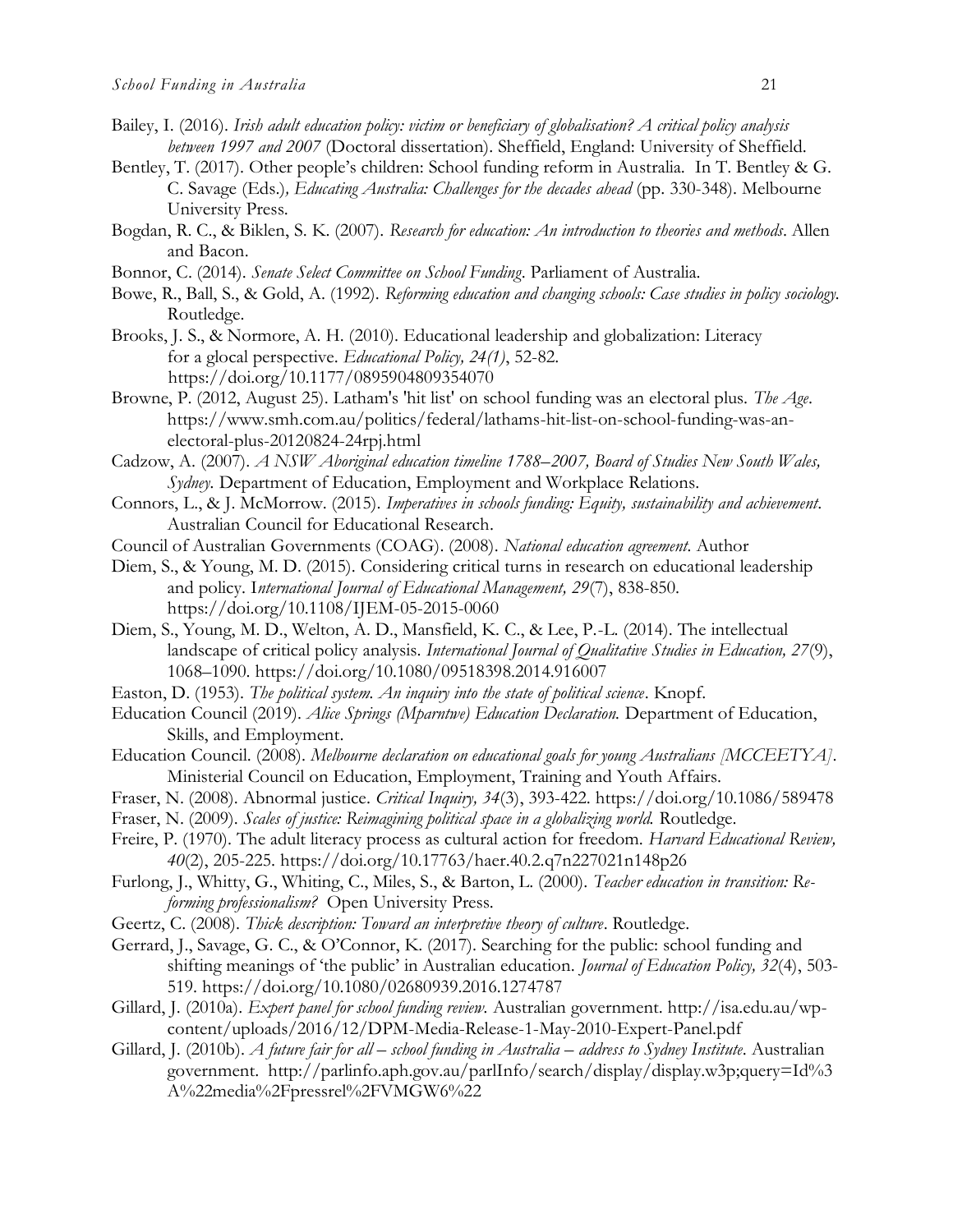- Gillard, J. (2014). *My story*. Random House.
- Gillard, J. (2017, Jan 26). Julia Gillard: Gonski reforms shifted debate towards needs-based funding*. The Guardian*. [https://www.theguardian.com/australia-news/2017/jan/26/julia-gillard](https://www.theguardian.com/australia-news/2017/jan/26/julia-gillard-gonski-reforms-shifted-debate-towards-needs-based-funding)[gonski-reforms-shifted-debate-towards-needs-based-funding](https://www.theguardian.com/australia-news/2017/jan/26/julia-gillard-gonski-reforms-shifted-debate-towards-needs-based-funding)
- Greene, M. (2004, September 14). Labor's private school hitlist. *The Age.*  <https://www.theage.com.au/national/labors-private-school-hit-list-20040915-gdymvq.html>
- Grek, S. (2009). Governing by numbers: The PISA 'effect' in Europe. *Journal of Education Policy*, *24*(1), 23-37. <https://doi.org/10.1080/02680930802412669>
- Gulson, K. N. (2011). *Education policy, space and the city: Markets and the (in) visibility of race.* Routledge. [ttps://doi.org/10.4324/9780203839676](https://doi.org/10.4324/9780203839676)
- Harrison, D. (2010, April 16). Gillard reassures private schools. *The Age*.
- Hatcher, R., & Troyna, B. (1994). The 'policy cycle': A ball by ball account. *Journal of Education Policy, 9*(2), 155-170. <https://doi.org/10.1080/0268093940090204>
- Hogan, A., & Thompson, G. (Eds.). (2020). *Privatisation and commercialisation in public education: How the public nature of schooling is changing*. Routledge. <https://doi.org/10.4324/9780429330025>
- Holloway, J., & Keddie, A. (2019). 'Make money, get money': How two autonomous schools have commercialised their services. *Discourse: Studies in the Cultural Politics of Education, 40*(6), 889-901. <https://doi.org/10.1080/01596306.2018.1451305>
- Horsford, S. D., & Sampson, C. (2013). High-ELL-growth states: Expanding funding equity and opportunity for English language learners. *Voices in Urban Education*, *37*, 47-54.
- Houghton, C., Casey, D., Shaw, D., & Murphy, K. (2013). Rigour in qualitative case-study research. *Nurse Researcher*, *20*(4). <https://doi.org/10.7748/nr2013.03.20.4.12.e326>
- Johnson, H., Mathis, J., & Short, K. G. (Eds.). (2020). *Critical content analysis of children's and young adult literature: Reframing perspective*. Routledge.
- Karmel, P. (1973). *Schools in Australia: Report of the interim committee for the Australian Schools Commission.* AGPS.
- Keating, J. (2011). *The Gonski review: finding a path through the school funding maze*. https://theconversation.com/the-gonski-review-finding-a-paththrough-the-schoolfundingmaze-1067
- Keating, J., & Klatt, M. (2013). Australian concurrent federalism and its implications for the *Gonski Review. Journal of Education Policy, 28*(4), 411-426. <https://doi.org/10.1080/02680939.2012.742139>
- Kenway, J. (2013). Challenging inequality in Australian schools: Gonski and beyond. *Discourse: Studies in the Cultural Politics of Education, 34*(2), 286-308. <https://doi.org/10.1080/01596306.2013.770254>
- Krefting, L. (1991). Rigor in qualitative research: The assessment of trustworthiness. *American Journal of Occupational Therapy, 45*(3), 214-222. https://doi.org/10.5014/ajot.45.3.214
- Lasswell, H. D. (1958). *Politics: Who gets what, when, how*? Meridian books.

Latham, M. (2004, September 15). Labors private school hitlist. *The Age*. <https://www.theage.com.au/national/labors-private-school-hit-list-20040915-gdymvq.html>

- O'Leary, Z. (2014). *The essential guide to doing your research project* (2nd ed.). SAGE Publications.
- Lewis, S. (2020). *PISA, policy and the OECD: Respatialising global educational governance through PISA for schools*. Springer. <https://doi.org/10.1007/978-981-15-8285-1>
- Lincoln, Y. S., & Guba, E. G. (1990). Judging the quality of case study reports. *International Journal of Qualitative Studies in Education*, *3*(1), 53-59. https://doi.org/10.1080/095183990003010
- Lingard, B., & Boroutsis, A. (2018). PISA-shock in Australia. [blogpost]. *Australian Association for Research and Education (AARE)*.<http://www.aare.edu.au/blog/?tag=pisa-shock-in-australia>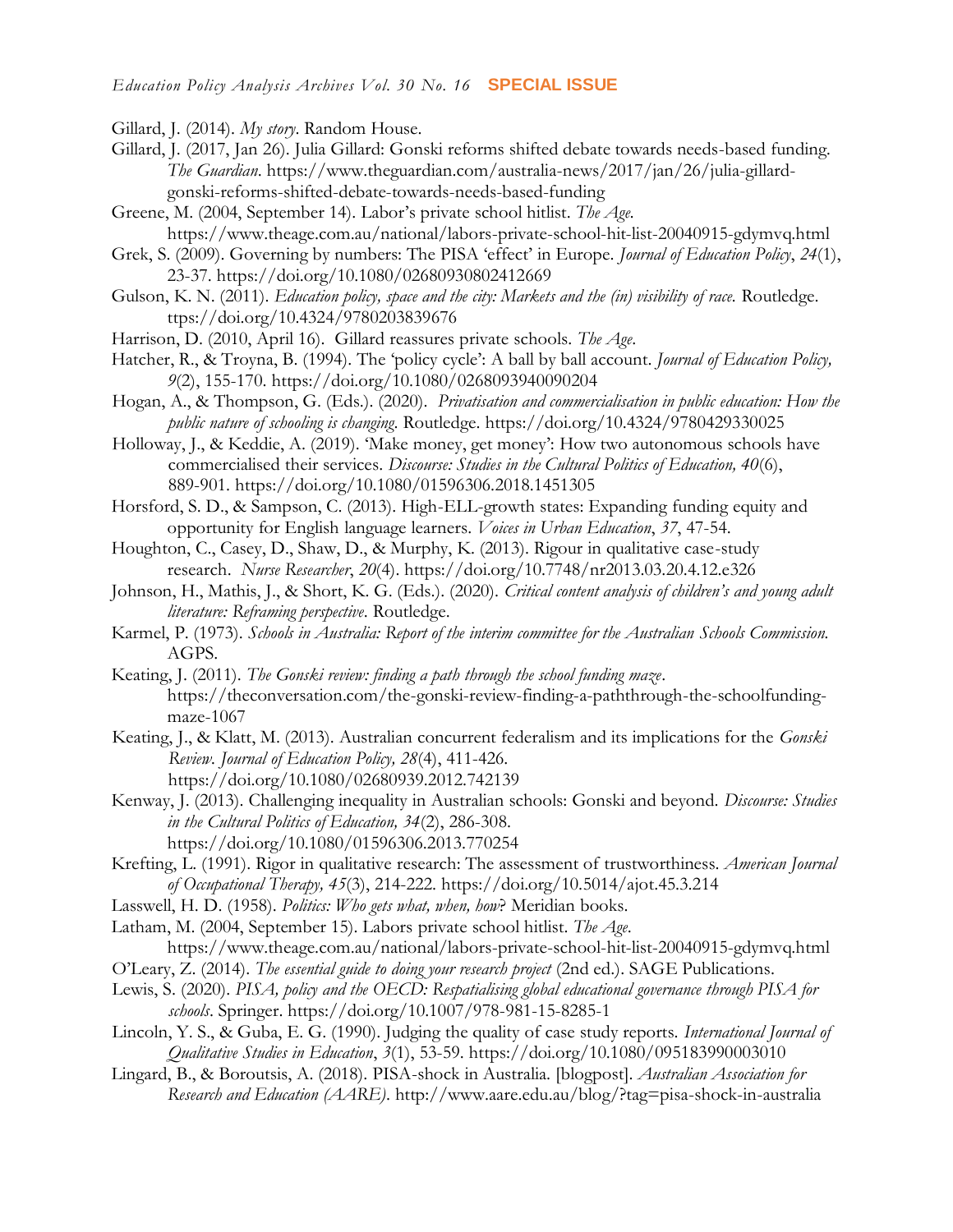- Lingard, B. (1996). Review essay: Educational policymaking in a postmodern state on Stephen J. Ball's education reform: A critical and post-structural approach. *The Australian Educational Researcher*, *23*(1), 65-91. <https://doi.org/10.1007/BF03219613>
- Lingard, B. (2000). Federalism in schooling since the Karmel Report (1973), Schools in Australia: From modernist hope to postmodernist performativity. *The Australian Educational Researcher*, *27*(2), 25-61. <https://doi.org/10.1007/BF03219720>
- Merriam, S. (1998). *Qualitative research and case study applications in education*. Jossey- Bass.
- Miles, M. B., & Huberman, A. M. (1994). *Qualitative data analysis: An expanded sourcebook* (2nd ed.). Sage.
- Minh Ngo, T., Lingard, B., & Mitchell, J. (2006). The policy cycle and vernacular globalization: A case study of the creation of Vietnam National University— Hochiminh City. *Comparative Education, 42*(2), 225–242.<https://doi.org/10.1080/03050060600628082>
- Molla, T. (2021). Critical policy scholarship in education: An overview. *Education Policy Analysis Archives, 29*(2), 1–30.<https://doi.org/10.14507/epaa.29.5655>
- Molla, T., & Gale, T. (2019). Positional matters: school leaders engaging with national equity agendas. *Journal of Education Policy, 34(6)*, 858-876. <https://doi.org/10.1080/02680939.2018.1556811>
- Nelson, B. (2004, September 14). Labors private school hitlist. *The Age.*  <https://www.theage.com.au/national/labors-private-school-hit-list-20040915-gdymvq.html>
- Organization for Economic Co-operation and Development [OECD]. (2004). *What makes school systems perform? Seeing school systems through the prism of PISA.* Author.
- OECD. (2007a). *No more failures: Ten steps to equity in education*. Author.
- OECD. (2007b). *PISA 2006: Volume 2: Data*. Author.
- OECD. (2010). *PISA 2009 results: Learning trends: Changes in student performance since 2000*. <https://doi.org/10.1787/9789264091580-en>
- OECD. (2013). *PISA 2012 results in focus: What 15-year-olds know and what they can do with what they know*. Author.
- OECD. (2016). P*ISA 2015 results (Volume II): Policies and practices for successful schools*. <https://doi.org/10.1787/9789264267510-en>
- OECD. (2019). *PISA 2018 results (Volume I): What students know and can do.*  <https://doi.org/10.1787/5f07c754-en>
- Piazza, P. (2015). *Neo-democracy in educational policymaking: Teachers' unions, education reform advocacy organizations and threats to public engagement in the new policy arena* (Doctoral dissertation). Boston College.
- Reid, A. (2020). *Changing Australian education: How policy is taking us backwards and what can be done about it*. Routledge. <https://doi.org/10.4324/9781003115144>
- Rizvi, F., & Kemmis, S. (1987). *Dilemmas of reform. The participation and equity program in Victorian schools*. Deakin Institute for Studies in Education.
- Rizvi, F., & Lingard, B. (2010). *Globalizing education policy*. Routledge. <https://doi.org/10.4324/9780203867396>
- Rogers, R. (2004). *An introduction to critical discourse analysis in education*. Routledge. <https://doi.org/10.4324/9781410609786>
- Rowe, E., & Perry, L. B. (2020a). Private financing in urban public schools: Inequalities in a stratified education marketplace. *The Australian Educational Researcher*, *47*(1), 19-37. <https://doi.org/10.1007/s13384-019-00328-0>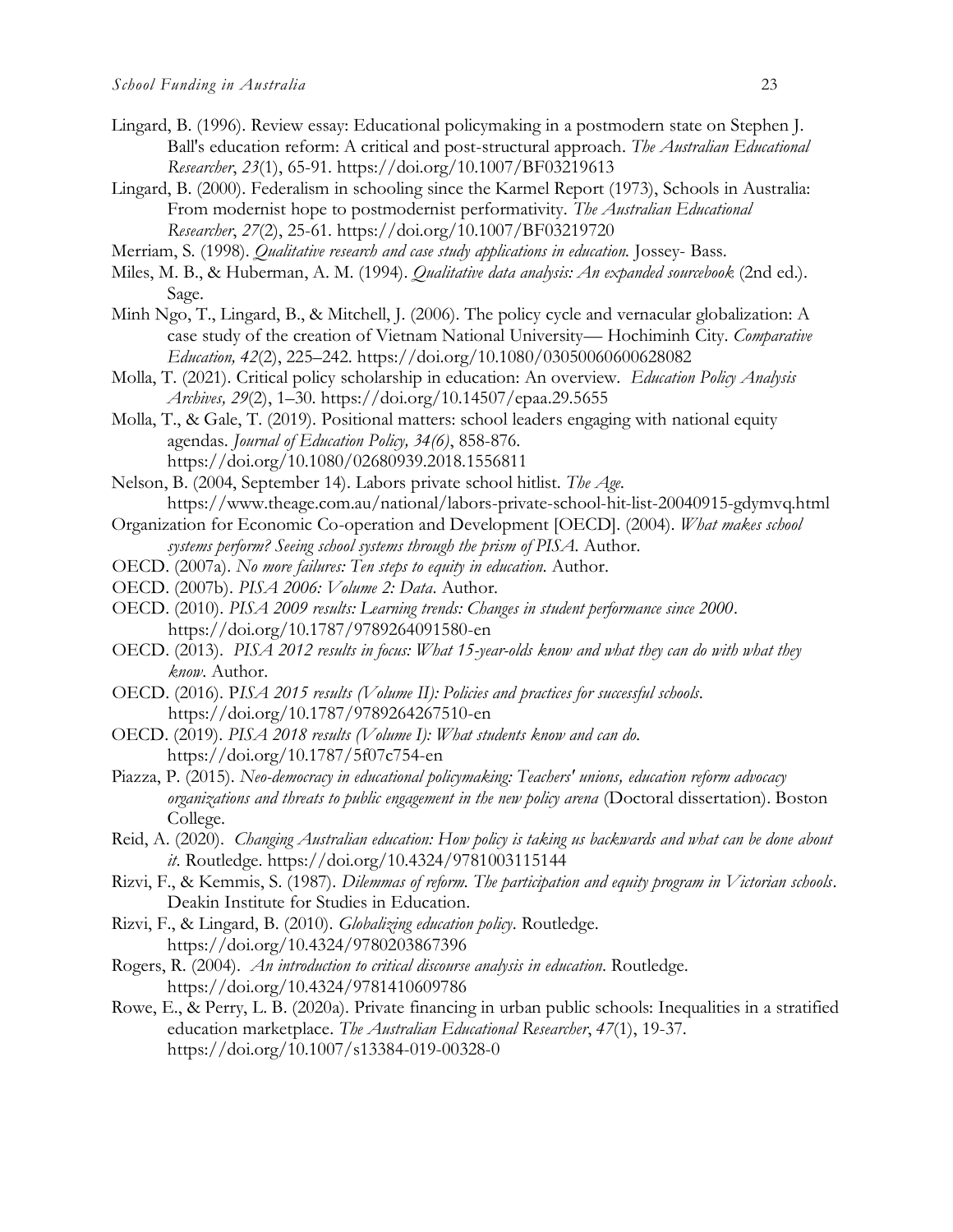- Rowe, E., & Perry, L. B. (2020b). Inequalities in the private funding of public schools: parent financial contributions and school socioeconomic status. *Journal of Educational Administration and History*, *52*(1), 42-59. <https://doi.org/10.1080/00220620.2019.1689234>
- Rowe, E., & Perry, L. B. (2021). Voluntary school fees in segregated public schools: how selective public schools turbo-charge inequity and funding gaps. *Comparative Education*, 1-18. <https://doi.org/10.1080/03050068.2021.1942359>
- Rudd, K., & Smith, S. (2007). *Why Australia needs an education revolution: New Directions Paper on the critical link between long term prosperity, productivity growth and human capital investment.* The Australian Labor Party.
- Savage, G. C. (2011). When worlds collide: Excellent and equitable learning communities? Australia's 'social capitalist' paradox? *Journal of Education Policy, 26*(1), 33-59. <https://doi.org/10.1080/02680939.2010.493229>
- Savage, G. C. (2013). Equity and marketisation: Emerging policies and practices in Australian education. *Discourse: Studies in the Cultural Politics of Education, 34*(2), 161-169. <https://doi.org/10.1080/01596306.2013.770244>
- Savage, G. C. (2015). *Lecture: School funding in Australia: Unpacking the quagmire.* [Ed Fellows Seminar]. Melbourne, Australia.
- Savage, G. C. (2016). Who's steering the ship? National curriculum reform and the reshaping of Australian federalism. *Journal of Education Policy, 31*(6), 833-850. <https://doi.org/10.1080/02680939.2016.1202452>
- Savage, G. C. (2020). *The quest for revolution in Australian schooling policy*. Routledge. <https://doi.org/10.4324/9781003141792>
- Sheahan, P. (2004, September 15). Labors private school hitlist. *The Age.*  <https://www.theage.com.au/national/labors-private-school-hit-list-20040915-gdymvq.html>
- Simola, H. (2005). The Finnish miracle of PISA: Historical and sociological remarks on teaching and teacher education. *Comparative Education*, *41*(4), 455-470. <https://doi.org/10.1080/03050060500317810>
- Sinclair, M. P., & Brooks, J. S. (2021). What school leaders need to know about education policy. In J. S. Brooks & A. Heffernan (Eds.), *The school leadership survival guide: What to do when things go wrong, how to learn from mistakes, and why you should prepare for the worst* (pp. 439-454). Information Age Publishing.
- Skourdoumbis, A. (2016). New directions in education? A critique of contemporary policy reforms. *Asia Pacific Journal of Education, 36*(4), 505–517. <https://doi.org/10.1080/02188791.2014.961896>
- Stake, R. E. (1995). *The art of case study research*. Sage Publications.
- Taylor, S. (1997). Critical policy analysis: Exploring contexts, text and consequences. *Discourse: Studies in the Cultural Politics of Education*, *18*, 23–35. <https://doi.org/10.1080/0159630970180102>
- Teese, R. (2000). Post-compulsory education and training: Some recent research findings and their policy implications. *Australian Educational Researcher, 27(3)*, 49-57. <https://doi.org/10.1007/BF03219730>
- Teese, R., & Walstab, A. (2011). *From opportunity to outcomes. The changing role of public schooling in Australia and national funding arrangements*. Centre for Research on Education Systems.
- Thompson, G., Hogan, A., & Rahimi, M. (2019). Private funding in Australian public schools: A problem of equity. *The Australian Educational Researcher*, *46*(5), 893-910. <https://doi.org/10.1007/s13384-019-00319-1>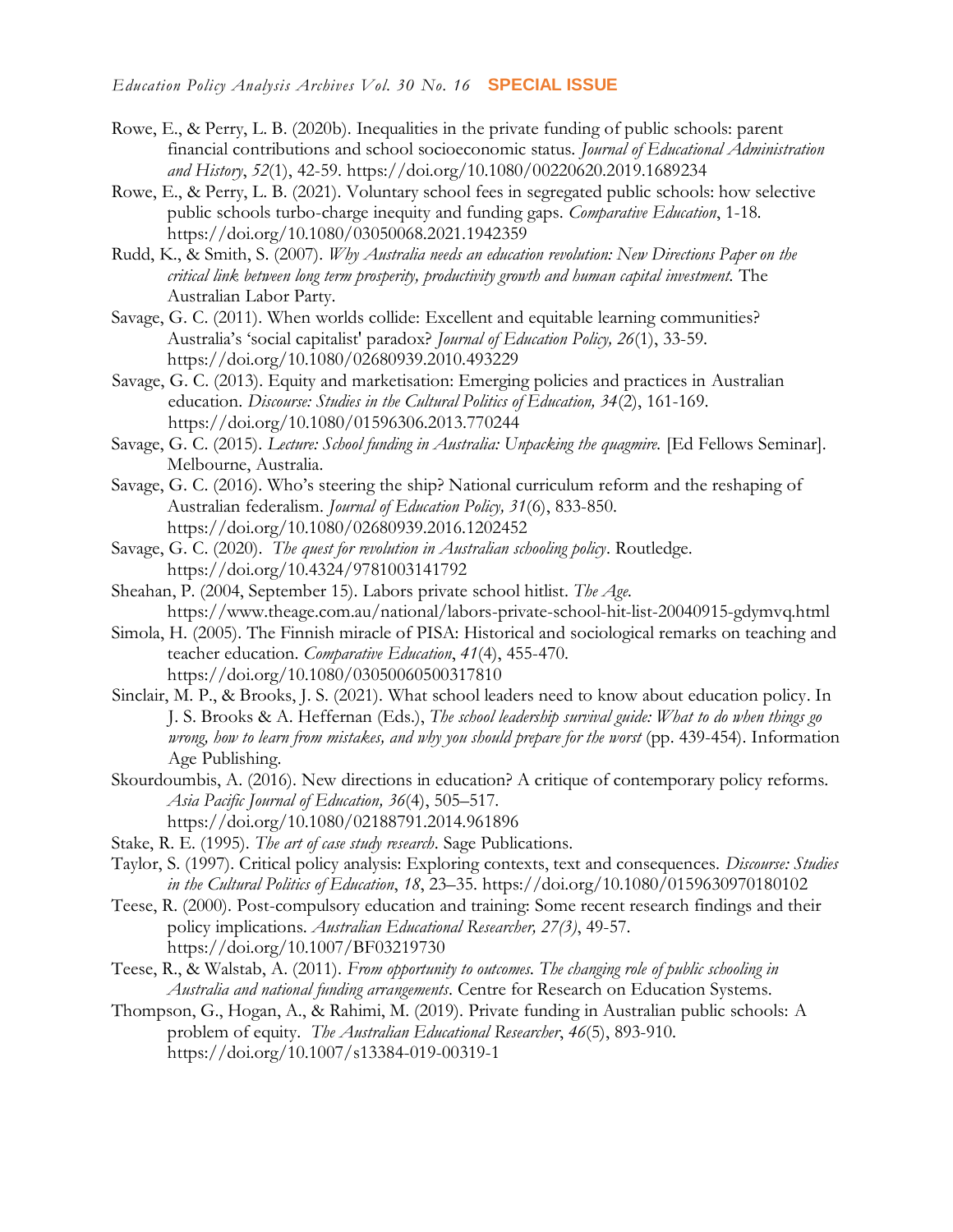- Vidovich, L. (2001). A conceptual framework for analysis of education policy and practices. In *A conceptual framework for analysis of education policy and practices*. Australian Association for Educational Research.
- Vidovich, L. (2007). Removing policy from its pedestal: Some theoretical framings and practical possibilities. *Educational Review*, *59*(3), 285-298. <https://doi.org/10.1080/00131910701427231>
- Wilkinson, I., Caldwell, B., Selleck, R., Harris, J., & Dettman, P. (2006). *A history of state aid to nongovernment schools in Australia*. Department of Education, Science and Training.
- Willis, J. W. (2008). *Qualitative research methods in education and educational technology.* Information Age Publishing.
- Woodley, X. M., & Lockard, M. (2016). Womanism and snowball sampling: Engaging marginalized populations in holistic research. *The Qualitative Report*, *21*(2), 321-329.
- Yaxley, L. (2004). *Latham announces private school funding cuts*. Australian Broadcasting Corporation (ABC): The World Today.
- Yin, R. K. (2018). *Case study research and applications: Design and methods*. Sage.

## **About the Authors**

**Matthew P. Sinclair** RMIT University [matthew.sinclair@rmit.edu.au](mailto:Matthew.sinclair@rmit.edu.au) <https://orcid.org/0000-0003-3152-4678>

Matthew P. Sinclair is a fellow in the School of Education at RMIT University. His research focuses on education policy, school funding, globalization, and social justice.

#### **Jeffrey S. Brooks**

Curtin University [jeffrey.brooks@curtin.edu.au](mailto:jeffrey.brooks@curtin.edu.au) <https://orcid.org/0000-0002-5742-3958>

Jeffrey S. Brooks is a professor of education and head of school of the School of Education at Curtin University. His research focuses on how leadership influences (and is influenced by) dynamics related to social justice, racism, and globalisation.

## **About the Editors**

**Sarah Diem** University of Missouri [diems@missouri.edu](mailto:diems@missouri.edu) <https://orcid.org/0000-0003-0798-5220>

Sarah Diem is a professor of educational policy and leadership in the Department of Educational Leadership & Policy Analysis at the University of Missouri. Her research focuses on the sociopolitical and geographic contexts of education, paying particular attention to how politics, leadership, and implementation of educational policies affect outcomes related to equity, opportunity, and racial diversity within public schools.

**Jeffrey S. Brooks** Curtin University